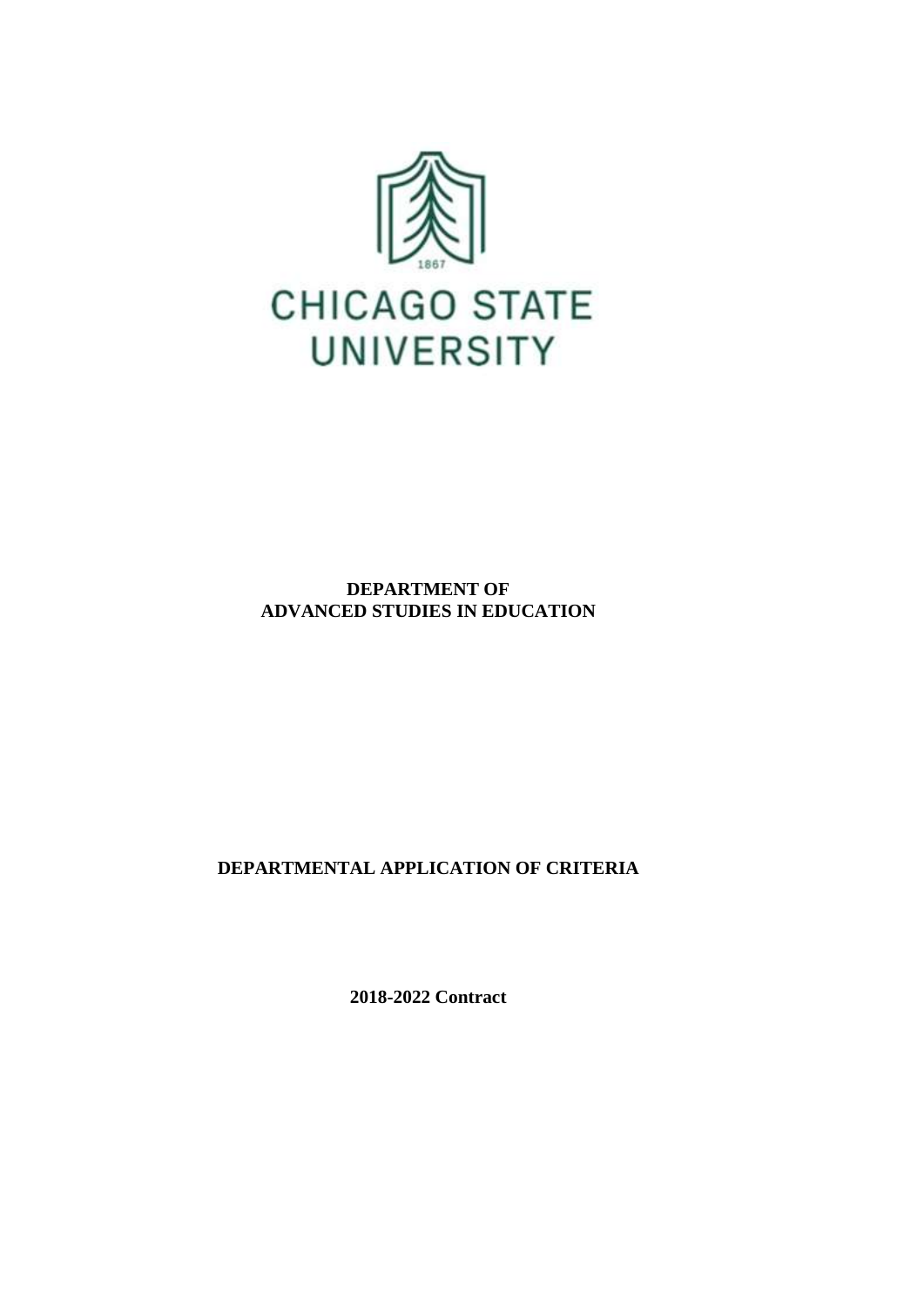## Table of Contents

| RESPONSIBILITIES OF FACULTY MEMBER BEING EVALUATED 3                             |  |
|----------------------------------------------------------------------------------|--|
| AREAS OF CONSIDERATION IN EVALUATING EFFECTIVENESS OF                            |  |
|                                                                                  |  |
|                                                                                  |  |
|                                                                                  |  |
|                                                                                  |  |
|                                                                                  |  |
|                                                                                  |  |
|                                                                                  |  |
|                                                                                  |  |
| PART IV: Required Performance Levels in all Three Areas (Teaching/Performance of |  |
|                                                                                  |  |
|                                                                                  |  |
|                                                                                  |  |
|                                                                                  |  |
|                                                                                  |  |
|                                                                                  |  |
|                                                                                  |  |
|                                                                                  |  |
|                                                                                  |  |
|                                                                                  |  |
|                                                                                  |  |
|                                                                                  |  |
| Required Performance Levels in all Three Areas (Teaching/Performance of 25       |  |
|                                                                                  |  |
|                                                                                  |  |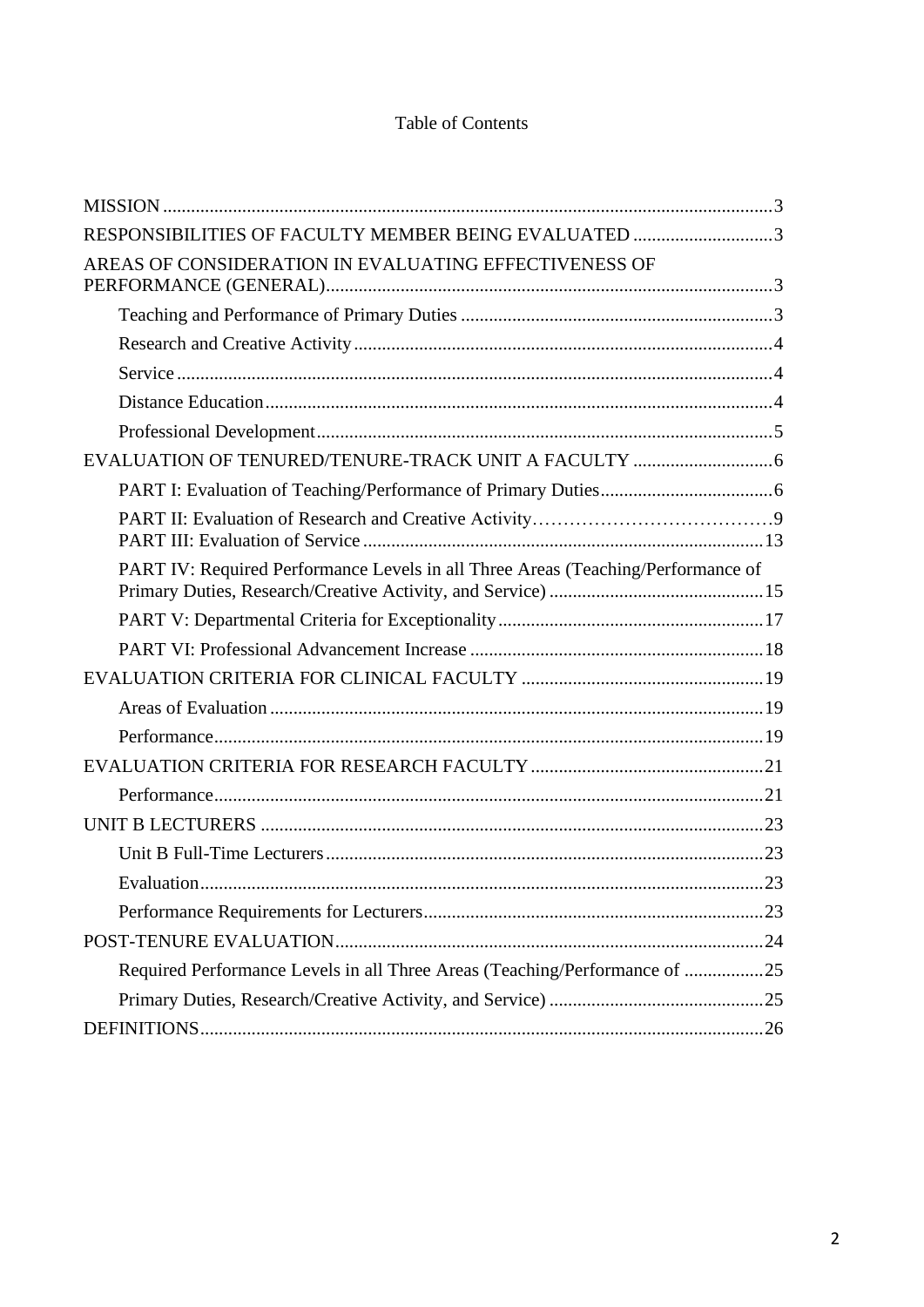# **DEPARTMENT OF GRADUATE STUDIES IN EDUCATION DEPARTMENTAL APPLICATION OF CRITERIA**

## **MISSION**

<span id="page-2-0"></span>The Department of Advanced Studies in Education (DASE) strives to balance theory with practice by offering appropriate field and hands-on experiences, as well as the highest possible caliber of academic programs. Reflected in both the quality of our programs, and the background of our faculty are (a) strong grounding in educational theory and research; (b) developing our students' skills in critical thinking and reflective practice; (c) modeling effective administrative and teaching practices; (d) fostering sensitivity to diversity in our students; (e) collaborating with other departments in the university; and (f) working in partnership with local educational organizations, and assisting in the development of effective and viable schools.

## **RESPONSIBILITIES OF FACULTY MEMBER BEING EVALUATED**

<span id="page-2-1"></span>The faculty member being considered and evaluated for retention, promotion, tenure, or for academic rewards such as Professional Advancement Increase (PAI) must provide a portfolio of materials including an updated vita that addresses the following three Areas of Consideration in Evaluating Effectiveness of Performance (Contract 2018-2022, 19.3.d): teaching/performance of primary duties; research/creative activity; and service. The portfolio must be submitted to the chairperson of the Department Personnel Committee (DPC) by the date designated in the university schedule for personnel actions to allow sufficient time for members of the DPC to review the materials. The Department of Graduate Studies in Education shall have a Personnel Committee composed of and elected by department bargaining Unit A teaching, resource, and clinical employees. The purpose of the Department Personnel Committee shall be to provide recommendations to the Department Chair concerning retention, reappointments, multiple-year appointments, promotion, PAI, or tenure of department employees.

## <span id="page-2-2"></span>**AREAS OF CONSIDERATION IN EVALUATING EFFECTIVENESS OF PERFORMANCE**

## **(GENERAL)**

## **Teaching and Performance of Primary Duties**

<span id="page-2-3"></span>Evaluation of an employee's teaching/performance of primary duties will include consideration of the employee's effectiveness in her/his:

- 1. Execution of assigned responsibilities.
- 2. Command of the subject matter or discipline.
- 3. Oral English proficiency as mandated by Illinois statute.
- 4. Ability to organize, analyze and present knowledge or material.
- 5. Differentiation of instruction.
- 6. Use of technology:
- 7. Placing knowledge into practice, i.e., service learning and community engagement.
- 8. Ability to encourage and interest students in the learning process; and
- 9. Student advisement, counseling and direction of individual activities.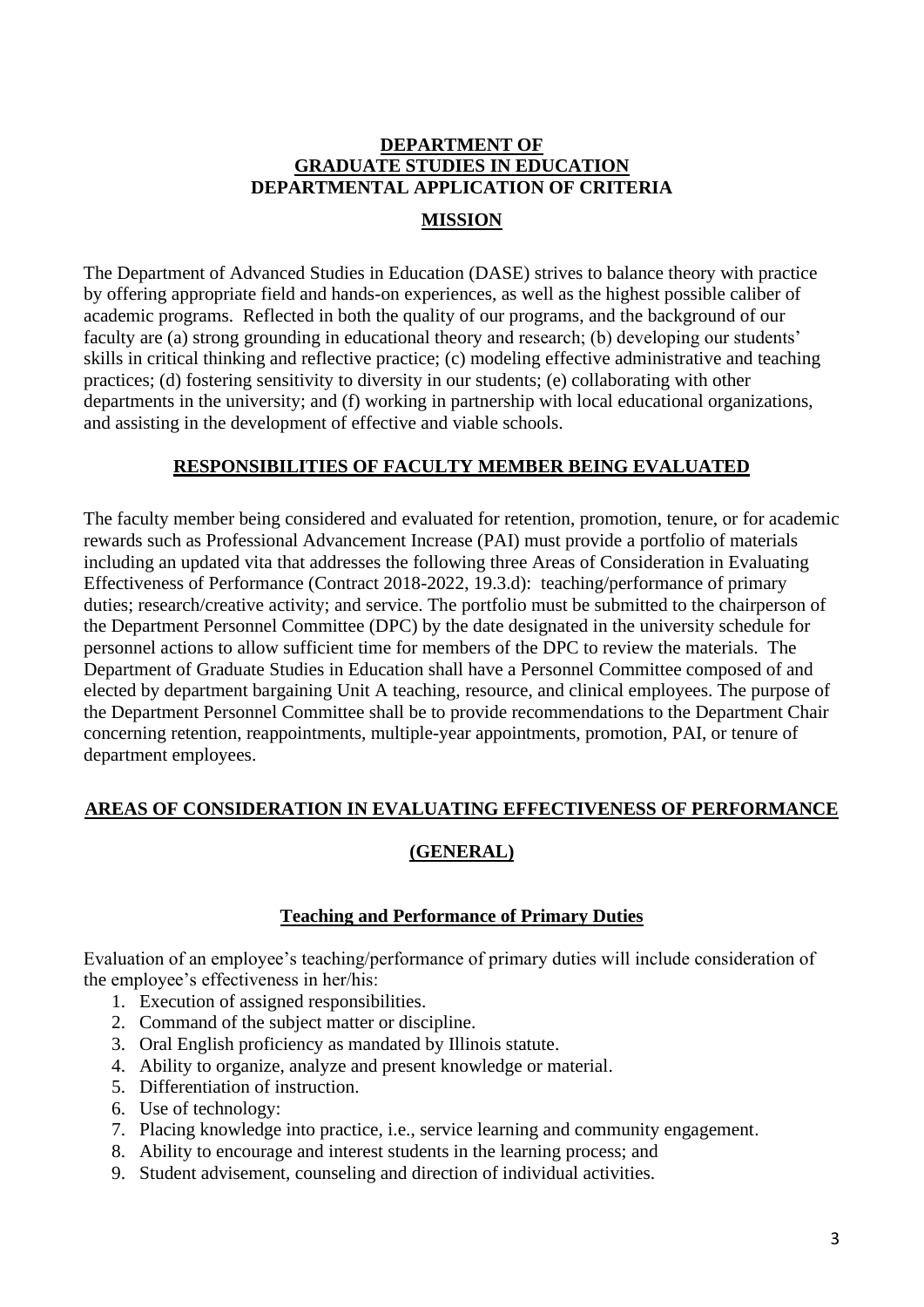10. Evidence of effective use, integration, and application of LiveText and/or Moodle for presentations, course assignments, grading, assessment, and other supplemental courseware.

## **Research and Creative Activity**

<span id="page-3-0"></span>Evaluation of the effectiveness of an employee's research/creative activity will include consideration of:

- 1. The quality and quantity of research/creative activity.
- 2. Contributions to the employee's discipline or field.
- 3. Extent and nature of national, state, or local recognition of research/creative activity; and
- <span id="page-3-1"></span>4. Nature of research presentations at professional conferences.

#### **Service**

Evaluation of the effectiveness of an employee's unit, college, university, community or professional service will include consideration of:

- 1. Extent and nature of leadership; degree of participation.
- 2. Quality and length of service; extent and nature of participation in professional organizations, except for presentations at professional conferences.
- 3. Extent and nature of national, state, or local recognition of service; and
- 4. The relationship of the service to the employee's assigned responsibilities and to the university.

<span id="page-3-2"></span>Note: Service activities for which an employee receives compensation will not be included for consideration.

## **Distance Education**

### *Faculty Teaching Load—Distance Education (Collective Bargaining Agreement-Appendix G)*

Faculty teaching online will hold office hours in accordance with contractual requirements (Article 18.7).

### *Distance Education Course Faculty Rotation*

The following is the Department policy regarding the rotation of faculty wishing to teach distance education courses:

**Distance education courses will be offered based on program need.** The faculty member who developed the Distance Education course will be given first preference for teaching the course he/she developed. In case two faculty members developed the same distance learning course, both faculty members wish to teach the course, and the decision is made to schedule only one section, preference shall be given first to the faculty member with the highest seniority.

### *Evaluating Distance Education*

The process for evaluating distance education courses will be the same as traditionally taught courses, which include student evaluations, peer evaluations, and chair evaluations. The exception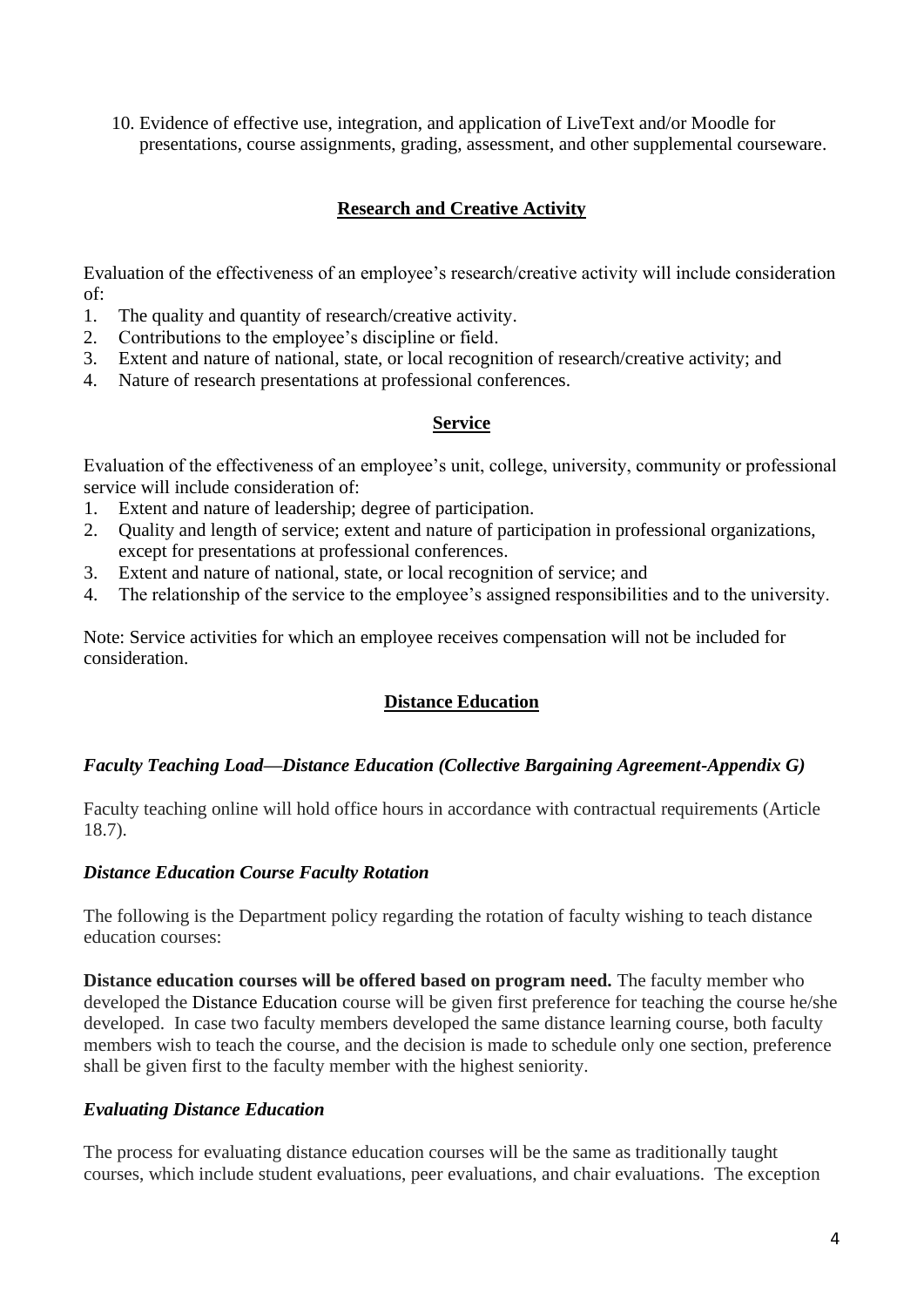will be that evaluators will need to be granted non-grading instructor access to the course for an agreed upon period of time.

The department will use the Distance Education Committee (DEC standards) for distance education courses.

### *Process for selecting faculty to teach Distance Education courses*

<span id="page-4-0"></span>Prior to teaching any online or hybrid course faculty and instructors need to complete the Online Certification Training offered through the Center for Teaching and Research Excellence.

## **Professional Development**

All Unit A teaching faculty will document participation in a professional development activity/activities within the evaluation period that contribute/s to course development and improvement of teaching, to improvement of research/creative activity, or to service.

Activities include but are not limited to participation in short courses, conferences, and workshops, and other related, educational experiences and events. These may be virtual or face-to-face experiences/events.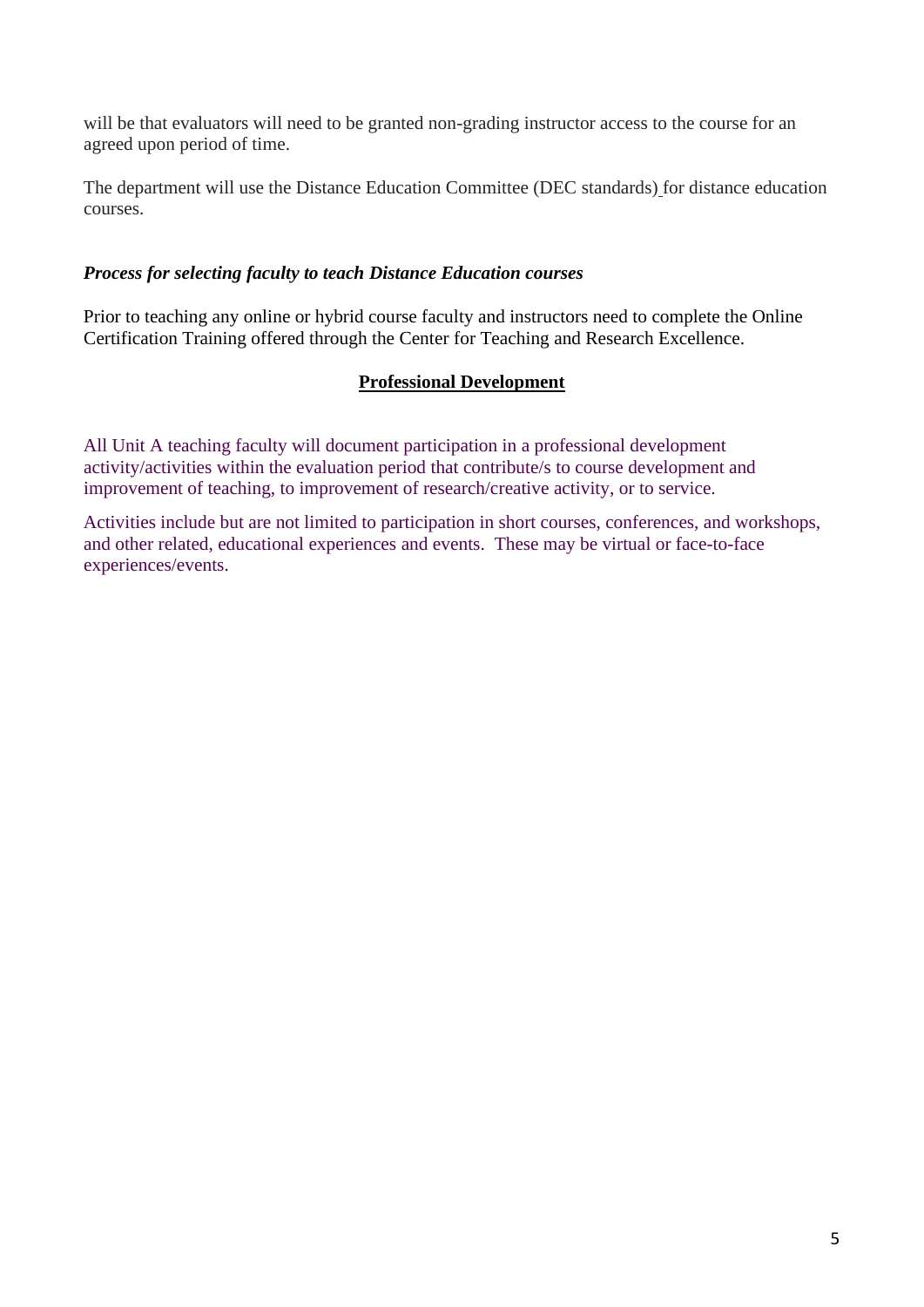## <span id="page-5-0"></span>**EVALUATION OF TENURED/TENURE-TRACK UNIT A FACULTY**

## **Part I: Evaluation of Teaching/Performance of Primary Duties**

<span id="page-5-1"></span>Categories of materials and activities for use in evaluation of teaching/performance of primary duties include, but are not limited to those listed below:

### *Category 1: Student Evaluation of Instructor*

According to the Contract: "Each academic term, all students, except those enrolled in practica, tutorials, independent study courses, and other such courses shall have the opportunity to evaluate their instructor's teaching effectiveness in accordance with methods and procedures specified in the approved statement of Departmental Application of Criteria. All official student evaluations remain the property of the University." Faculty members will be evaluated each term using the evaluation instrument given online. Students will be reminded of the evaluation by the faculty member being evaluated and will complete the evaluation by a time designated by the University. The department may choose to add items for all faculty members, and individual faculty members may add items to the instrument by contacting the instrument administrator. The evaluation results for the departmentadded items will be visible to the faculty member and the department chairperson. The evaluation results for the individual faculty-added items will be visible only to the individual faculty member. The Online Course Evaluation Administrator will provide a summary of the evaluation results to individual faculty members and department chairperson. A copy will be included in the faculty member's department file.

The rating weights of teaching effectiveness are as follows:

| Level I Satisfactory:       | $2.5 - 2.9$ |
|-----------------------------|-------------|
| Level II Effective:         | $3.0 - 3.3$ |
| Level III Highly Effective: | $3.4 - 3.8$ |
| Level IV Significant:       | $3.9 - 4.4$ |
| Level V Superior:           | $4.5 - 5.0$ |

#### *Category 2: Annual Peer and Chair Classroom Observations*

The faculty member being evaluated will have two classroom observations during the current evaluation period: one by the department chairperson and one by a tenured/tenure- track faculty member of equal or higher rank with three or more years of teaching experience at CSU: the peer evaluator must be from the department unless there is no one of equal or higher rank in the department. In that case the peer evaluator may be from any education program in the College of Education at CSU. The classes to be observed shall be agreed upon by the faculty member in conjunction with the peer evaluators and the department chairperson. The peer evaluator will provide a written summary of his/her evaluation using the department peer- evaluation form. These written evaluations will be given to the faculty member for inclusion in the evaluation portfolio. A copy will also be given to the department chairperson. The average score on the department evaluation form is a guideline for rating weights of teaching effectiveness according to the following five-level scale (2.5 is lowest and 5.0 is highest):

| Level I Satisfactory:       | $2.5 - 2.75$ |
|-----------------------------|--------------|
| Level II Effective:         | 2.76-3.3     |
| Level III Highly Effective: | $3.4 - 3.8$  |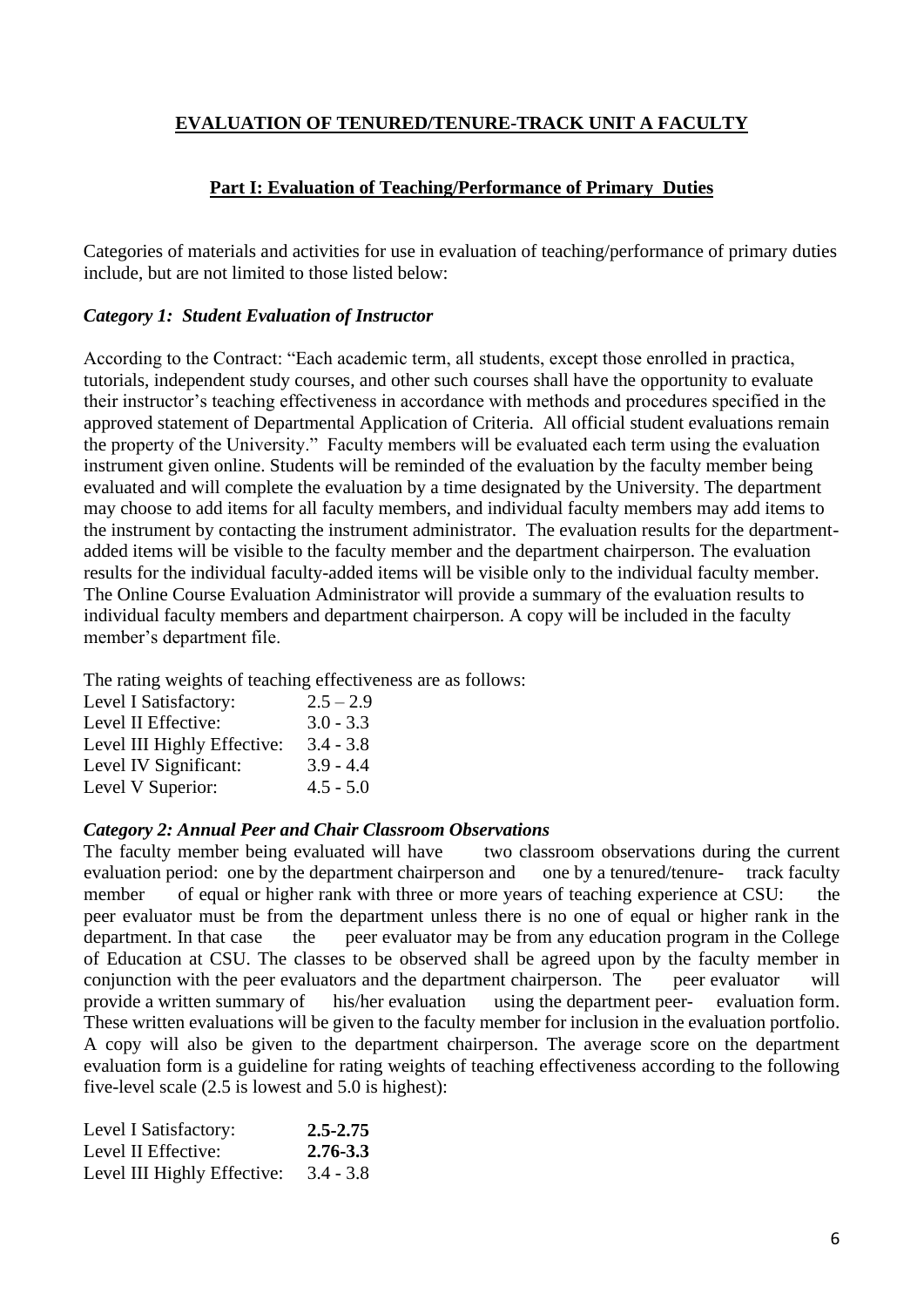| Level IV Significant: | $3.9 - 4.4$ |
|-----------------------|-------------|
| Level V Superior:     | $4.5 - 5.0$ |

## *Category 3: Teaching/Primary Duty Materials*

The faculty member being evaluated must present a packet of materials which includes evidence from items 1 through 10, and any other materials appropriate to the faculty member's primary duties.

- 1. Revised Faculty Workload Worksheet
- 2. Course Syllabi **for all courses taught** which follow the required format and copy of Office Hours which adhere to Contract requirements.
- 3. Evidence of Key Assessment project/s assessed in *LiveText®*
- 4. Examples of technology used by faculty member for instruction and assessment.
- 5. Examples of technology use required of students for instruction and assessment, and original materials distributed in class e.g., class notes, handouts, activities, and presentations.
- 6. Examples of course assessments, e.g., tests, quizzes, assignments.
- 7. Evidence of submission of the three Academic Warnings each semester (if applicable)
- 8. Program Assessment Coordinator documentation (if applicable) (Assessment Plan, Assessment Report, analysis of State licensure test results, data contributions and explanations to accreditation reports, presentations at department meetings, and any other documentation deemed appropriate.)
- 9. Program Coordinator documentation (if applicable)
- 10. Other materials related to primary duties (if applicable):
	- attendance at department, college, and university meetings, majors meetings and advisory board meetings;
	- coordinating, developing, or assessing comprehensive exams;
	- field experience coordination; coordinating and evaluating pre-student teacher oral interviews;
	- lab maintenance;
	- supervision materials;
	- long range planning;
	- student professional portfolio review;
	- student counseling activities such as new/transfer student orientations and student workshops; supervisor evaluation of advising duties;
	- non-teaching activities for which CUEs were awarded;
	- development, administration, and assessment of Masters Comprehensive Exams; direction and supervision of the Senior and Master's Thesis; and
	- training of personnel; and/or other documents which represents the faculty member's work).

These materials are to be judged by the DPC and department chair as reflecting the syllabus of the course as approved by the individual program in the department and based on accreditation standards. Where weaknesses are noted, an opportunity shall be given to the faculty member to respond to the DPC Chair's or department chair's observations. Course materials are to be kept current and revised as is appropriate.

## *Category 4: Curriculum Development*

The faculty member being evaluated may present a packet of materials which shall include, but are not limited to, any of the following curriculum development materials: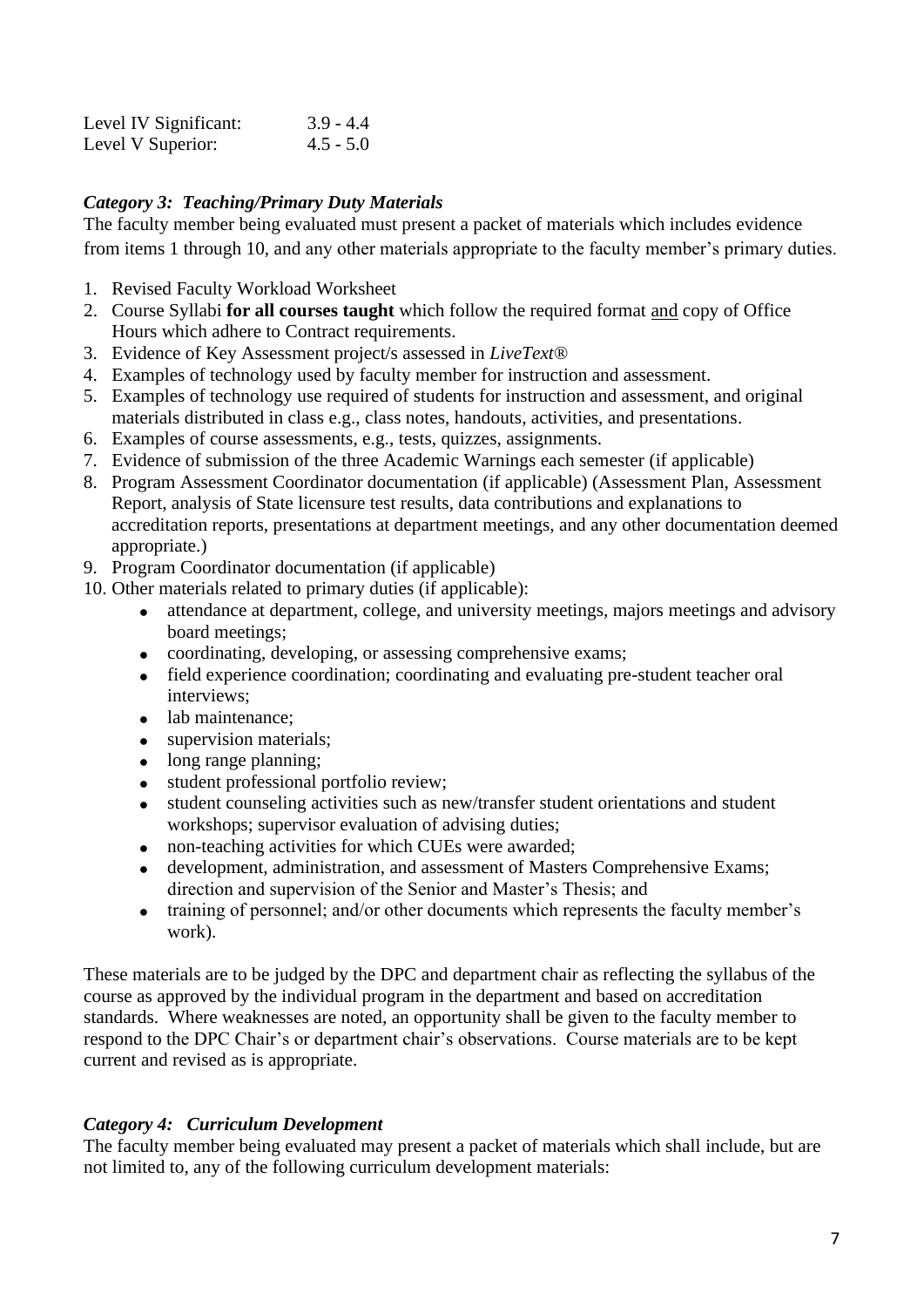- 1. New program development
- 2. Development of revised and/or expanded program.
- 3. New course development
- 4. Web course development (excluding Web course maintenance)
- 5. Hybrid course development (excluding Hybrid course maintenance)
- 6. Updating programs as reflected in curriculum change documents.
- 7. Articulation agreements with community colleges and high schools (as applicable)
- 8. Design and implement intrastate, interstate, or study abroad student initiatives.
- 9. Professional development for program and clinical practice improvement
- 10. Alignment/realignment of program curriculum with appropriate professional standards

## *Relative Importance and Weight for Teaching/Primary Duties*

- 1. For a rating of **S***atisfactory* in the area of teaching effectiveness, the individual must have a satisfactory rating in Categories 1, 2, and provide all required documents in Category 3.
- 2. For a rating of *Effective* in the area of teaching effectiveness the Individual must have an effective rating in Categories 1, 2, and provide all relevant materials in Category 3.
- 3. For a rating of *Highly Effective* in the area of teaching effectiveness, the Individual must receive ratings of highly effective in Categories 1, 2, and provide all relevant materials in Category 3.
- 4. For a rating of *Significant* in the area of teaching effectiveness, the Individual must receive ratings of significant in Categories 1, 2, and provide all relevant materials in Category 3.
- 5. For a rating of *Superior* in the area of teaching effectiveness, the Individual must receive ratings of superior in Categories 1, 2, and provide all required documents in Category 3, AND show evidence of at least 1 activity in Category 4 by the end of the evaluation period*.*

### *Performance Standards for Retention, Tenure and Promotion for Teaching/Primary Duties*

- 1. During the entire evaluation period for Retention in probationary year one (1) an individual must perform at the *Satisfactory* level.
- 2. During the entire evaluation period for Retention in probationary year two (2) an individual must perform at the *Satisfactory* level.
- 3. During the entire evaluation period for Retention in probationary year three (3) an individual must perform at the *Effective* level.
- 4. During the entire evaluation period for Retention in probationary year four (4) an individual must perform at the *Highly Effective* level.
- 5. During the entire evaluation period for Retention in probationary year five (5) an individual must perform at the *Significant* level.
- 6. For consideration for Tenure or promotion to Associate Professor an individual must perform at the *Superior* level.
- 7. For consideration for promotion to Professor, an individual must perform at the *Superior* level.
- 8. For consideration for a Professional Advancement Increase (PAI) an individual must perform at the *Superior* level.

## **Appropriate Decision Levels for Teaching and Performance of Primary Duties Retention:**

1<sup>st</sup> year: Satisfactory 2<sup>nd</sup> year: Satisfactory 3 rd. year: Effective 4 th year: Highly Effective 5<sup>th</sup> year: Significant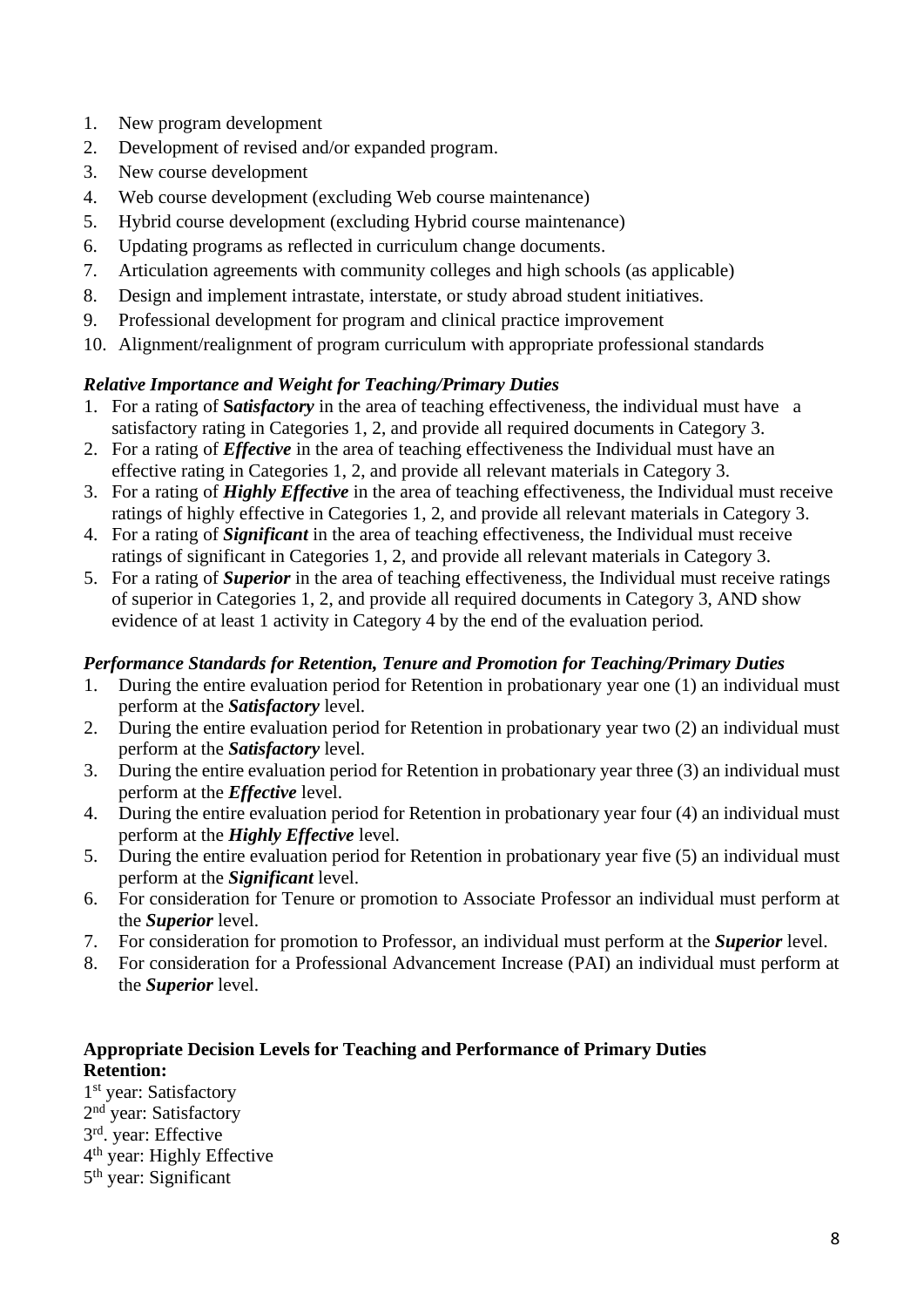### **Rank/Promotion**

Assistant Professor: Highly Effective Associate Professor: Superior Professor: Superior Tenure: Superior PAI: Superior (PAI = Performance Advancement Increase. See additional information on PAI requirements at the end of this document)

| Year                          | <b>Performance</b><br><b>Standard</b> | Requirement                                             |
|-------------------------------|---------------------------------------|---------------------------------------------------------|
| Year 1                        | Satisfactory                          | Satisfactory rating in Categories 1, 2, and provide all |
|                               |                                       | relevant materials in Category 3.                       |
| Year 2                        | Satisfactory                          | Satisfactory rating in Categories 1, 2, and provide all |
|                               |                                       | relevant materials in Category 3.                       |
| Year 3                        | Effective                             | Effective rating in Categories 1, 2, and provide all    |
|                               |                                       | relevant materials in Category 3.                       |
| Year 4                        | <b>Highly</b>                         | Highly effective in Categories 1, 2, and provide all    |
|                               | Effective                             | relevant materials in Category 3.                       |
| Year 5                        | Significant                           | Significant rating in Categories 1, 2, and provide all  |
|                               |                                       | relevant materials in Category 3                        |
| Tenure and                    | Superior                              | Superior rating in Categories 1, 2, and provide all     |
| Promotion to Associate        |                                       | relevant materials in Category 3, AND show              |
| Professor                     |                                       | evidence of at least 1 activity in Category 4           |
| <b>Promotion to Professor</b> | Superior                              | Superior in Categories 1, 2, and provide all relevant   |
|                               |                                       | materials in Category 3, AND show evidence of at        |
|                               |                                       | least 1 activity in Category 4                          |
| PAI                           | Superior                              | Superior in Categories 1, 2, and provide all relevant   |
|                               |                                       | materials in Category 3, AND show evidence of at        |
|                               |                                       | least 1 activity in Category 4                          |

| Performance Standards for Teaching/Primary Duties for Retention, Tenure. Promotion and |  |  |
|----------------------------------------------------------------------------------------|--|--|
| <b>Professional Advancement Increase (PAI)</b>                                         |  |  |

### **PART II: Evaluation of Research and Creative Activity**

Evaluation of the effectiveness of an employee's research/creative activity will include consideration of:

### *Category I*

- 1. Sharing information obtained from one of the above at department meetings (e.g., program or advisory).
- 2. Submission of a proposal for presentation at a symposium, professional conference or seminar.
- 3. Submission of an Institutional Review Board (IRB) application for approval.
- 4. Submission of proposal for internal grants or contracts
- 5. Evidence of manuscript in-progress for publication in non-refereed journal or other venue (print or electronic).
- 6. Evidence of work (e.g., manuscript, media, etc..) in-progress for participation in Universitysponsored forum.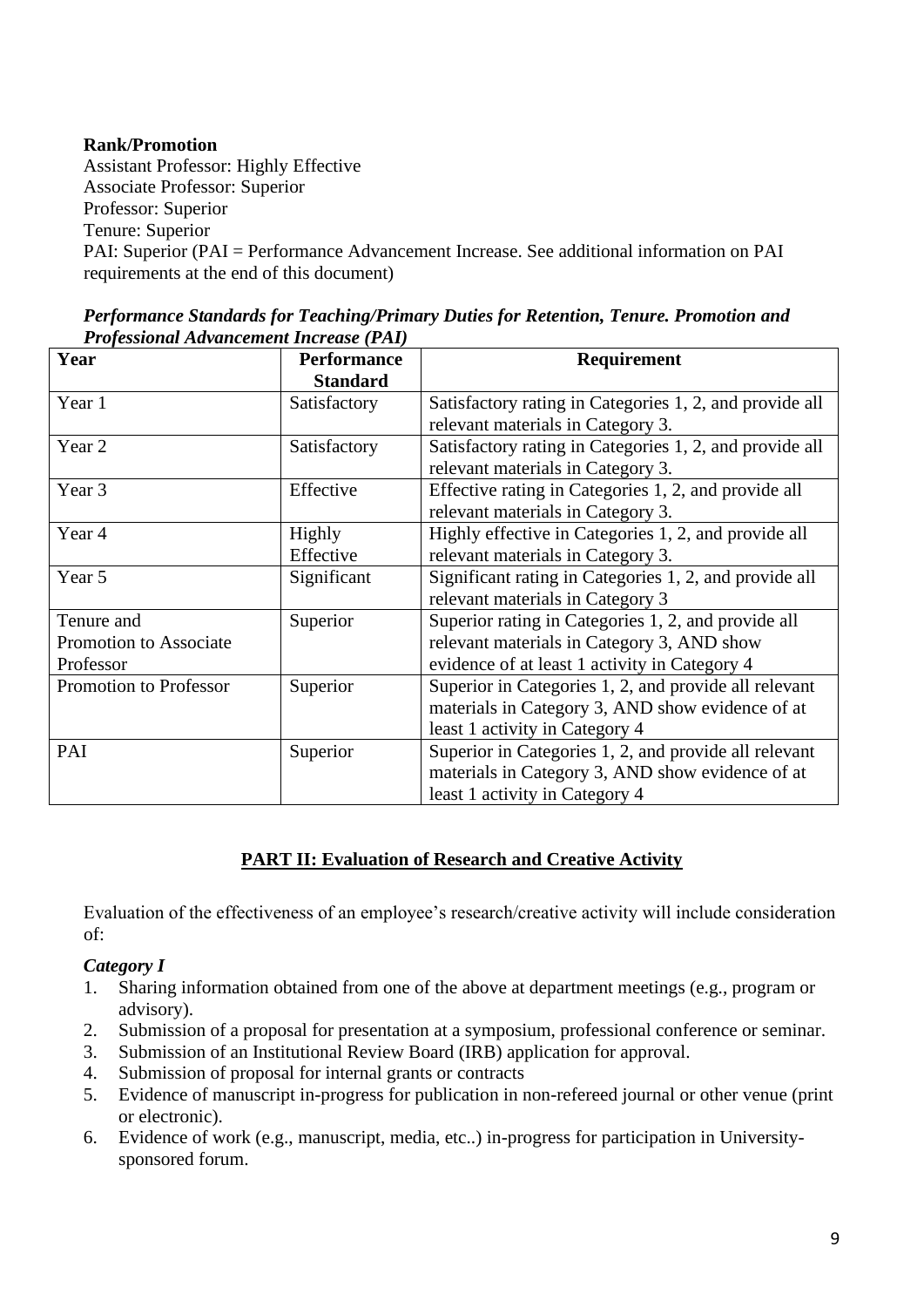- 7. Evidence of work (e.g., manuscript, media, etc. ...) in-progress for presentation at professional development meeting.
- 8. Presentation of a faculty member's unpublished research at departmental seminar or workshop.
- 9. Invitation to speak at organizations outside of CSU regarding research areas.
- 10. Citation in scholarly published works or other academic and scholarly recognition of accomplishment or contribution.

## *Category II*

- 1. Original or research-based presentations at meetings, conferences, seminars, workshops, etc. of local, state, or regional professional organizations.
- 2. Evidence of a research project approved by the Institutional Review Board (as PI or co-PI).
- 3. Submission of manuscripts for publication in refereed<sup>1</sup> journals, edited books, etc.
- 4. Referee, juror, reviewer of juried journal articles, textbooks, edited chapters, and other professional materials
- 5. Production of instructional materials for local professional organization.
- 6. Presentation of research-based practices or review of recent research at faculty development activities (e.g., departmental, college, or university forum, or Prek-12 and staff development programs).
- 7. Evidence of submission of grants or contract proposals to non-governmental, foundational, and/ or private agency external sources that are not considered to be highly competitive.
- 8. Award of grants or contract from non-governmental, foundational, and/ or private agency external sources that are not considered to be highly competitive.
- 9. Development of instructional materials for schools or industry.
- 10. Planning a professional local meeting, conference, seminar, or workshop.
- 11. Publication in a non-refereed, professional printed or electronic literature.
- 12. Creation of digital materials relating to research area that have significant following or citation (e.g., blogs, videos, etc.)
- 13. Submission of manuscript in-progress for publication in a book or book translation.
- 14. Submission of proposal for presentation at local, state, regional, national and/or international conference.
- 15. Publication in a non-refereed journal (print or electronic format).
- 16. Development/facilitation of webinars (local, state).

## *Category III*

- 1. Original productions or presentations at meetings, conferences, seminars, workshops, etc. of national or international professional organizations as they apply to your specific area of expertise such as dance.
- 2. Publication of refereed journal articles, books, book reviews, book chapters or curriculum including film, video tape or other materials related to content field.
- 3. Publication of books and/or book chapters.
- 4. Editor or co-editor of book, book chapter, refereed article, or scholarly work
- 5. Production of instructional materials for national or international professional organizations, schools and industries.
- 6. Development/facilitation of webinars (national, international).
- 7. Planning and organizing a professional national or international conference or colloquium.
- 8. Publication of a scholarly/creative book translation, published by a non-vanity press, in either print or electronic format.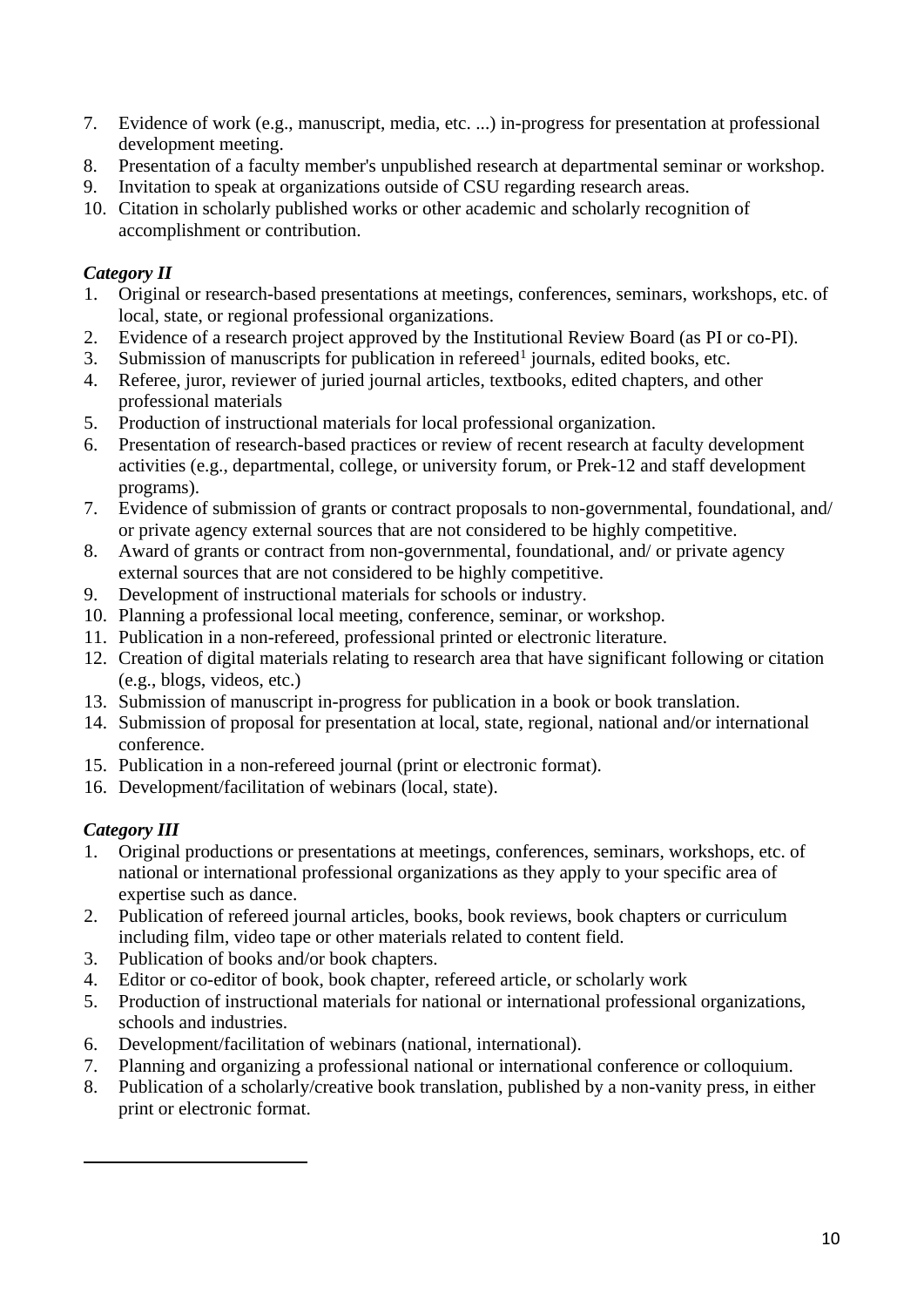- 9. Visiting professor, visiting lecturer, or visiting scholar to another institution of higher learning of at least equivalent status with CSU in the area of the individual's expertise.
- 10. National fellowship/internship.
- 11. Evidence of submission of grants or contract proposals to governmental, foundational, and or private agency external sources that are generally considered to be highly competitive.
- 12. Faculty created programs, curriculum or other materials adopted by school districts, agencies or professional development organizations or industry.
- 13. Service as editor or co-editor responsible for the intellectual content of a book, or journal, or website in either print or electronic format.
- 14. Recognition of/award from an internal (e.g., CSU Award for Excellence in Research) or external source for research or creative activities.
- 17. Award of externally funded grants, contracts, or research considered to be highly competitive.

## *Relative Importance of Weight—Research-Creative Activity*

- 1. In order for a faculty to be rated as demonstrating "appropriate" performance in the area of research/creative activity, s/he must present evidence of two activities from any of the three groups.
- 2. In order for a faculty member to be rated as "satisfactory" in research/creative activity, s/he must present evidence of two activities from any of the three areas, including at least one submission for publication.
- 3. In order for a faculty be rated as demonstrating "highly satisfactory" performance in the area of research/creative activity, s/he must present evidence of at least 2 activities from Group II or III and one submission for publication.
- 4. In order for a faculty member to be rated as demonstrating "effective" performance in the area of research/creative activity, s/he must present evidence of 3 activities from all three groups, that include two from Groups II or III and at least one submission for publication.
- 5. In order for a faculty member to be rated as demonstrating "highly effective" performance in the area of research/creative activity, s/he must present evidence of 4 activities from all 3 groups, at least two of which must be from Group III and one must be a submission for publication.
- 6. In order for a faculty member to be rated as demonstrating "significant" in the area of research/creative activity, she/he must present evidence from at least 4 activities from all 3 groups, that include 3 from Groups II and/or III. In addition, the faculty member should present evidence of at least two publications that were published since the last evaluation period and at least one of the publications should be refereed.
- 7. In order for a faculty member to be rated as demonstrating "superior" performance in the area of research/creative activity, s/he must present evidence of at least 5 activities from all 3 groups, that include 4 activities from Groups II or III. In addition, the faculty member should present evidence of at least three publications that were published since the last evaluation period and at least one of the publications should be refereed.

## *Performance Standards for Retention, Tenure and Promotion for Research/Creative Activity*

- 1. During the entire evaluation period in the area of Research/Creative Activities for Retention in probationary year one (1) an individual must perform at the *Appropriate* level.
- 2. During the entire evaluation period in the area of Research/Creative Activities for Retention in probationary year two (2) an individual must perform at the *Satisfactory* level.
- 3. During the entire evaluation period in the area of Research/Creative Activities for Retention in probationary year three (3) an individual must perform at the *Highly Satisfactory* level.
- 4. During the entire evaluation period in the area of Research/Creative Activities for Retention in probationary year four (4) an individual must perform at the *Effective* level.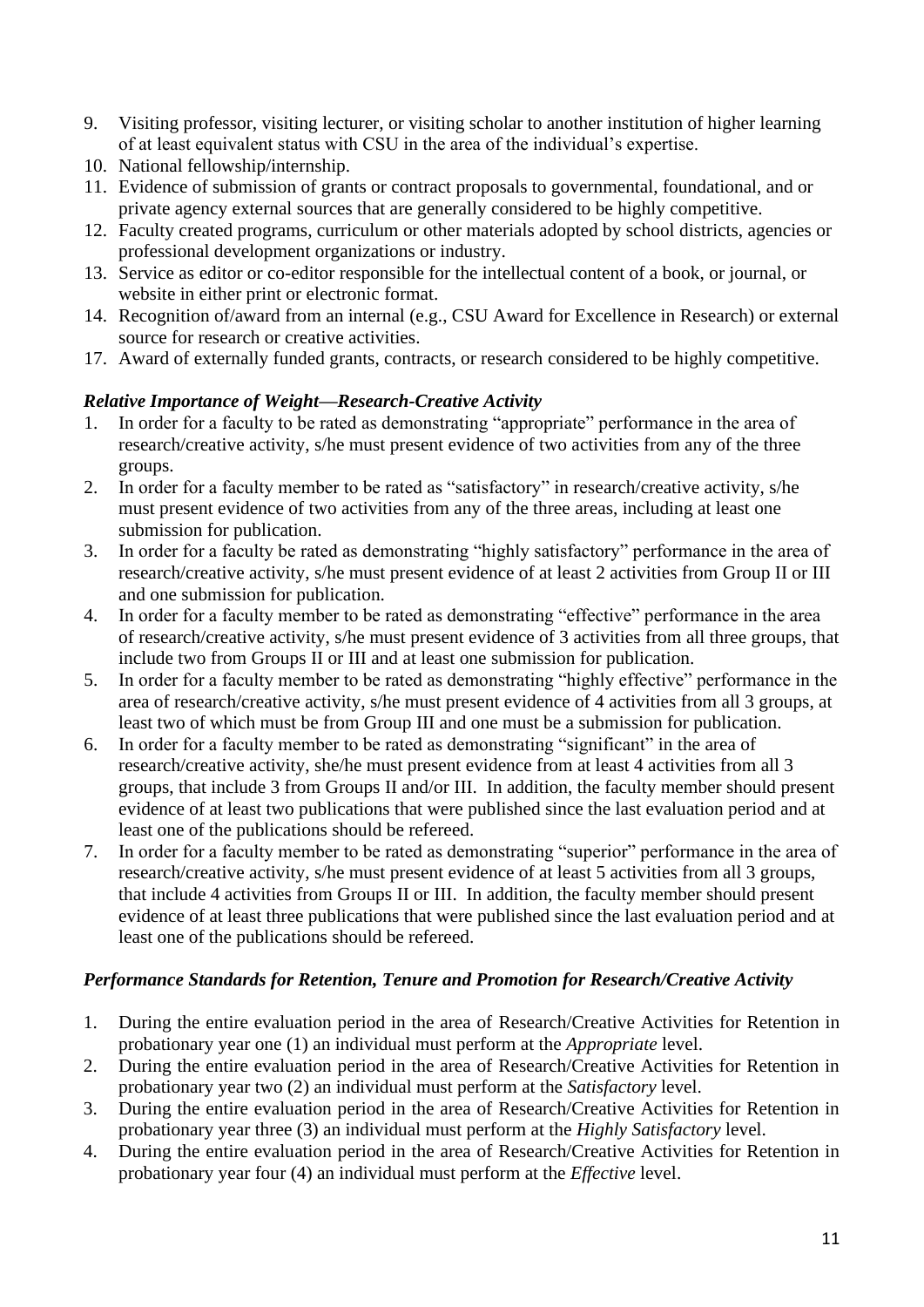- 5. During the entire evaluation period in the area of Research/Creative Activities for Retention in probationary year five (5) an individual must perform at the *Highly Effective* level.
- 6. For consideration for Tenure or promotion to Associate Professor in the area of Research/Creative Activities, an individual must perform at the *Significant* level by the end of the evaluation period.
- 7. For consideration for promotion to Professor in the area of Research/Creative Activities, an individual must perform at the *Superior* level for Research/Creative Activities by the end of the evaluation period.
- 8. For consideration for a Professional Advancement Increase (PAI) in the area of Research/Creative Duties, an individual must perform at the *Superior* level for Research/Creative Activities. Evidence of activities submitted shall be examined in the aggregate, that is, taken as a whole, through the last five years prior to this evaluation.

| Level                                  | <b>Performance Standard</b>                                                    | Requirement                                                                                                                                                                                                                                                                                                       |
|----------------------------------------|--------------------------------------------------------------------------------|-------------------------------------------------------------------------------------------------------------------------------------------------------------------------------------------------------------------------------------------------------------------------------------------------------------------|
| Year 1                                 | Appropriate                                                                    | Evidence of two activities from any of the three<br>groups.                                                                                                                                                                                                                                                       |
| Year 2                                 | Satisfactory                                                                   | Evidence of two activities from any of the three<br>areas, including at least one submission for<br>publication.                                                                                                                                                                                                  |
| Year 3                                 | <b>Highly Satisfactory</b>                                                     | Evidence of at least two activities from Group II<br>or III and one submission for publication.                                                                                                                                                                                                                   |
| Year 4                                 | Effective                                                                      | Evidence of 3 activities from all three groups, that<br>include two from Group III and at least one<br>submission for publication.                                                                                                                                                                                |
| Year 5                                 | <b>Highly Effective</b>                                                        | Evidence of 4 activities from all 3 groups, at least<br>two of which must be from Group III and at least<br>one submission for publication.                                                                                                                                                                       |
| Tenure                                 | Significant                                                                    | Evidence from at least 4 activities from all 3<br>groups, that include 3 from Groups II and/or III. In<br>addition, the faculty member should present<br>evidence of at least two publications that were<br>published in the aggregate and at least one of the<br>publications should be refereed.                |
| Promotion to<br>Associate<br>Professor | Significant                                                                    | Evidence from at least 4 activities from all 3<br>groups, that include 3 from Groups II and/or III. In<br>addition, the faculty member should present<br>evidence of at least two publications that were<br>published since the last promotion and at least one<br>of the publications should be refereed.        |
| Promotion to<br>Professor              | Superior                                                                       | Evidence of at least 5 activities from all 3 groups,<br>that include 4 activities from Groups II or III. In<br>addition, the faculty member should present<br>evidence of at least three publications that were<br>published since the last promotion and at least one<br>of the publications should be refereed. |
| PAI                                    | In addition to Superior<br>Teaching and primary<br>duties, either (a) Superior | In addition to superior teaching and primary<br>duties, the eligible employee provides evidence of<br>(a) either superior research/creative activity and                                                                                                                                                          |

## *Method of Evaluating Research/Creative Activity – Relative Importance and Weight*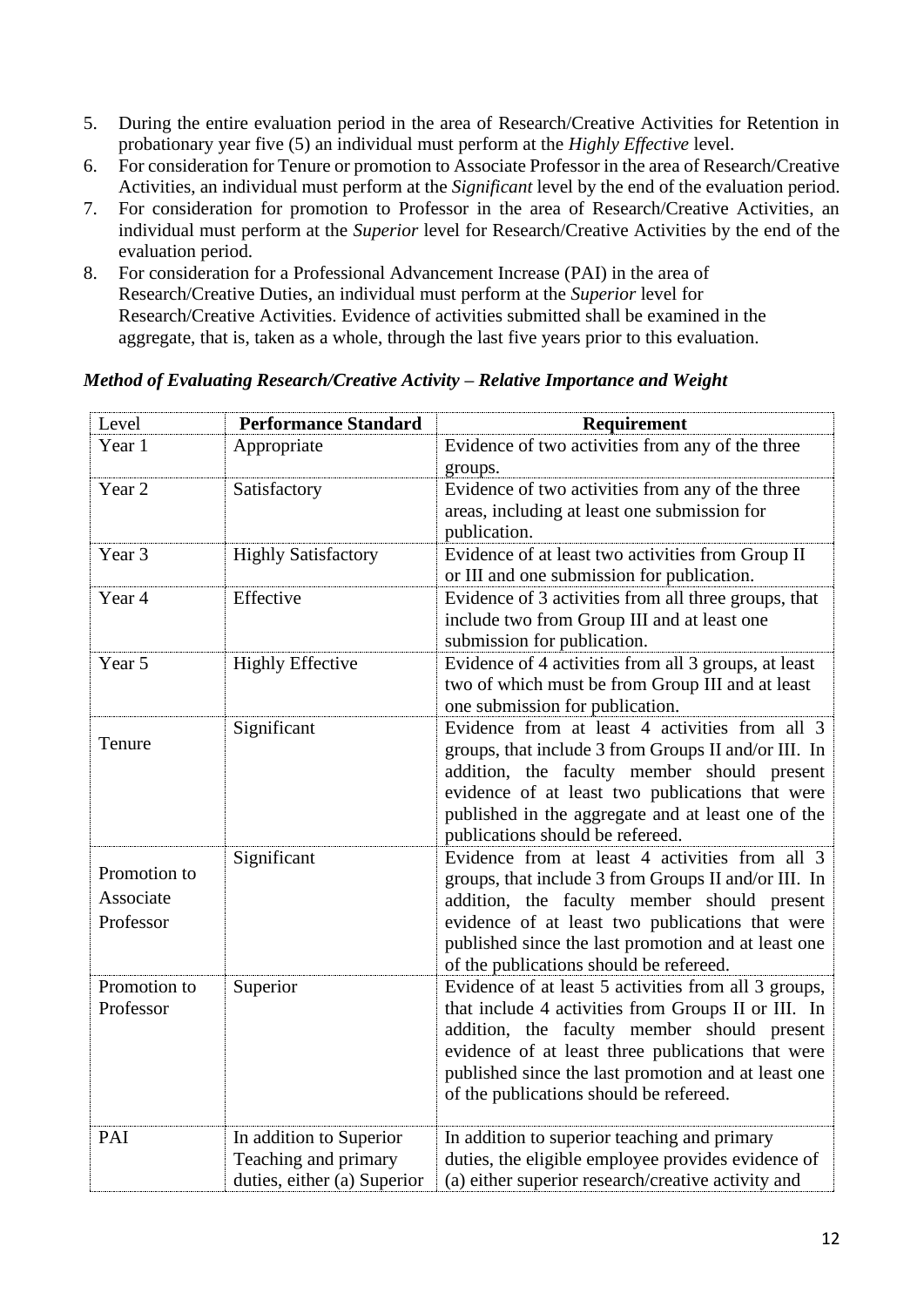| Research/Creative               | significant service, or (b) superior service and       |
|---------------------------------|--------------------------------------------------------|
| <b>Activity and Significant</b> | significant performance in the research/creative       |
| Service; or (b) Significant     | activity area. Each area shall be examined in the      |
| Research/Creative               | aggregate, that is, taken as a whole, through the      |
| <b>Activity and Superior</b>    | last five years prior to this evaluation. See criteria |
| Service. (See above for         | for "superior" and "significant" performance           |
| Significant Criteria and        | above and Contract, Page 61.                           |
| Contract, Page 61)              |                                                        |

## **PART III: Evaluation of Service**

<span id="page-12-0"></span>Categories of materials and activities appropriate for the evaluation of service are categorized to demonstrate the order of their relative importance as evidence of effective performance. Categories of materials and activities include, but are not limited to, those listed below. Verifiable corroborating evidence is required for each activity. All the activities in the area of Service should not be compensated by the university or any other agency. Service activities are non-compensated activities. Formal documentation such as meeting minutes, letters from professional organizations, school districts, etc., should be submitted as evidence. Categories of materials and activities include, but are not limited to, those listed below.

#### *Category I*

- 1 Informing the public of available departmental and/or university services.
- 2. Membership on department committees.
- 3. Membership in professional organizations.
- 4. Nomination for a service award.
- 5. Serve as rotating department recording secretary.

### *Category II*

- 1. Membership and documented attendance on a college, university, or system-wide committee.
- 2. Service through union activities.
- 3. Active participation on search committees.
- 4. Serve as semester-long department recording secretary.
- 5. Coordinate/facilitate improvement of the College of Education.
- 6. Serve as an officer of a departmental committee.
- 7. Serve on a state professional committee/organization.
- 8. Serve on College of Education Accreditation committee.
- 9. Mentor a new faculty member.
- 10. Serve as a peer evaluator for a faculty member in another department.
- 11. Active participation in collaborative College activities.
- 12. Active participation on department committees.
- 13. Write letters of recommendation for students.
- 14. Volunteer work to support the goals of the University or its surrounding community.
- 15. Visits to, or participation in career days at, high schools or community colleges for recruitment.
- 16. Actively solicit funds to benefit the department, college, university, or community partners.
- 17. Award for service at the local or state level.
- 18. Membership on a non-department advisory board (e.g., Head Start).
- 19. Serve on program review committee.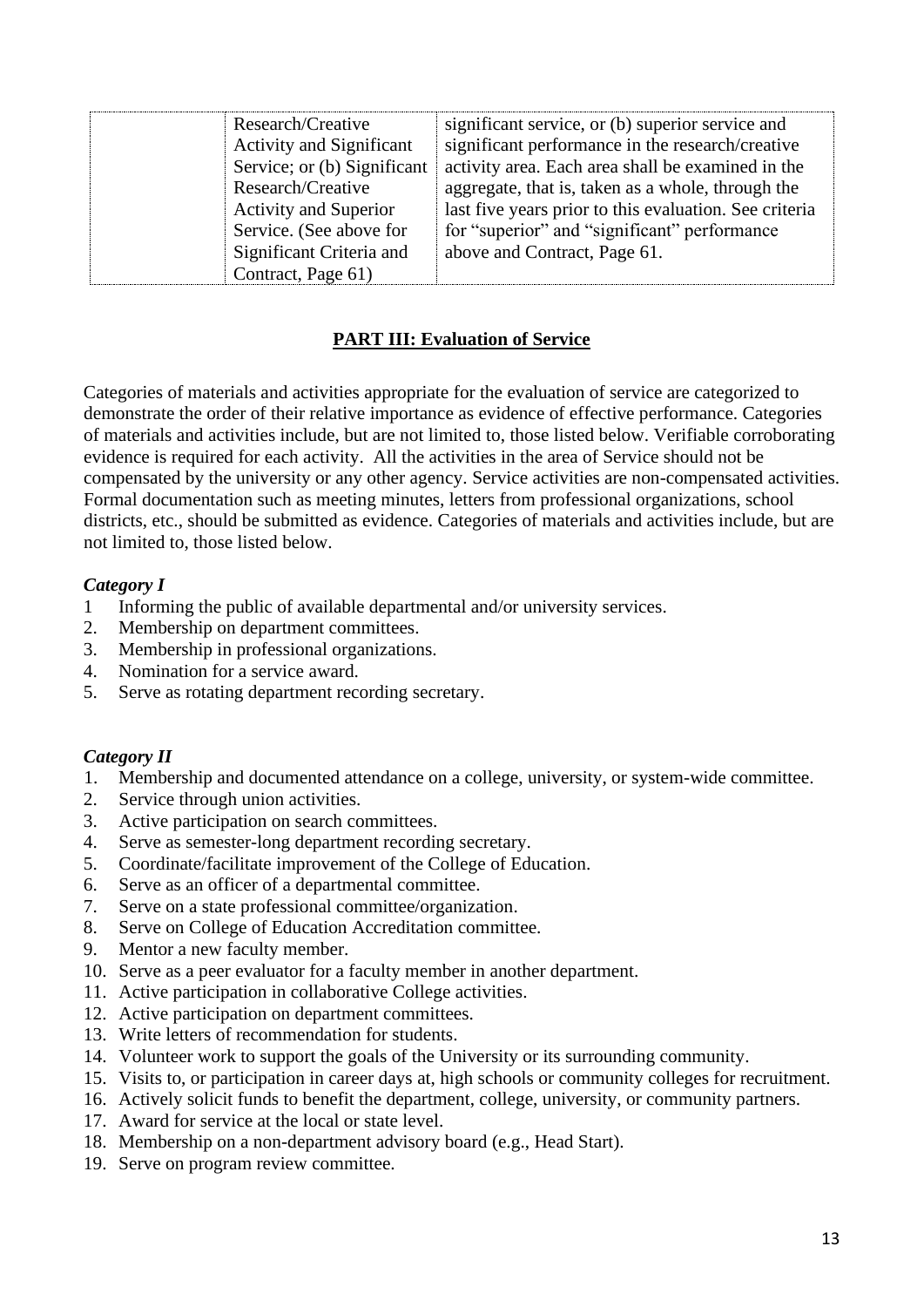- 20. Reviewer, referee, juror, or editor for professional publications in area of expertise (may be used in Research/Creative Activities or Service, but not both.)
- 21. Membership and documented attendance on a local, state, regional, national, or international professional organization.
- 22. Plan/facilitate program meetings at the local, regional, or state level.
- 23. Conduct, coordinate, and prepare department program reviews for which there is no compensation.
- 24. Serve on a dissertation or thesis committee.

## *Category III*

- 1. Serve on a national professional committee/organization.
- 2. Serve as an officer in a professional organization.
- 3. Professional speaking engagement on campus or in the community.
- 4. Provide professional services to students beyond the requirements of one's teaching assignments.
- 5. Volunteer work which draws upon one's academic skills.
- 6. Assist in ongoing University special programs beyond that of assigned workload for which there is no monetary compensation.
- 7. Active participation on a College, University, or system-wide committee.
- 8. Serve as an officer on College, University or system-wide committee.
- 9. Serve on a local school council, school board, library board, community board (e.g., Municipal Parks & Recreation), or any other professionally related board.
- 10. Participate in school, library, or other professional reform activities.
- 11. Mentor graduates who are first-year teachers (teacher induction).
- 12. Participate in committees or activities designed to increase cooperation with other institutions.
- 13. Conduct, coordinate, and prepare program reviews at the state, national, international level.
- 14. Writing accreditation reports.
- 15. Serve on an accreditation team at the state or national level.
- 16. Sponsorship of student organizations.
- 17. Planning and/or developing creative professional activities which significantly add to the field, such as conferences, seminars, workshops, etc.
- 18. Volunteer work to support the goals of the University or its surrounding community involving P-20 students.
- 19. Conducting continuing education workshops/in-services for teachers, librarians, and other professionals in the community for which there is no monetary compensation.
- 20. Award for service at the national or international level.
- 21. Planning/facilitating program meetings at the national or international level.
- 22. Participate in community advocacy work related to leisure/recreation/parks.
- 23. Chair a dissertation or thesis committee.
- 24. Collaboration with community organizations/partnerships including governmental agencies at the local, state, national, or international levels.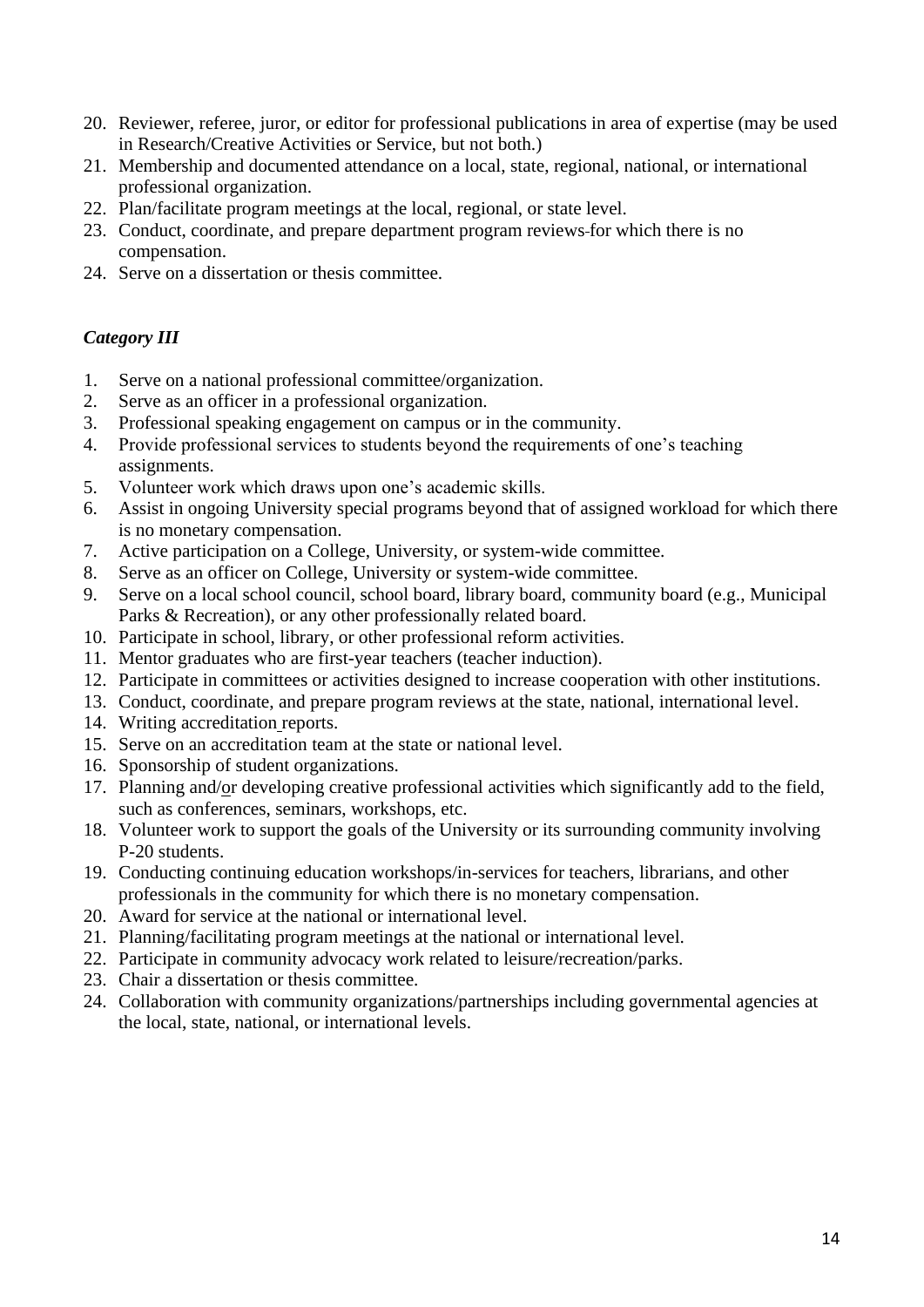## *Method of Evaluating Service – Relative Importance and Weight*

| Level                      | <b>Performance</b><br><b>Standard</b> | Requirement                                           |
|----------------------------|---------------------------------------|-------------------------------------------------------|
| Year 1                     | Appropriate                           | One activity from any Category                        |
| Year 2                     | Satisfactory                          | Two activities from any Category                      |
| and Promotion to           |                                       |                                                       |
| <b>Assistant Professor</b> |                                       |                                                       |
| Year 3                     | <b>Highly Satisfactory</b>            | Three activities with at least one from Category II   |
|                            |                                       | or II.                                                |
| Year 4                     | Effective                             | Three activities from Category II or III              |
| Year 5                     | <b>Highly Effective</b>               | Four activities from Category II or III with at least |
|                            |                                       | one from Category III.                                |
|                            | Significant                           | Five activities from Category II or III with at least |
| Tenure and                 |                                       | two from Category III.                                |
| Promotion to               |                                       | Activities must involve service to the University,    |
| <b>Associate Professor</b> |                                       | and to the community or profession.                   |
| Promotion to               | Superior                              | Six activities from Category II or III with at least  |
| Professor                  |                                       | two from Category III                                 |
|                            |                                       | Activities must involve service to the University,    |
|                            |                                       | community, and profession.                            |
| PAI                        | Superior or                           | See above. In addition, activities must involve       |
|                            | Significant (see                      | service to the University, community, and             |
|                            | above)                                | profession.                                           |

## <span id="page-14-0"></span>**Part IV: Required Performance Levels in All Three Areas (Teaching/Performance of Primary**

## **Duties, Research/Creative Activity, and Service)**

|  | m<br>$\sim$<br>D<br>~ l^÷~~ ~<br>`search<br>$\blacksquare$ $\blacksquare$<br>N<br>۰. |  |
|--|--------------------------------------------------------------------------------------|--|
|--|--------------------------------------------------------------------------------------|--|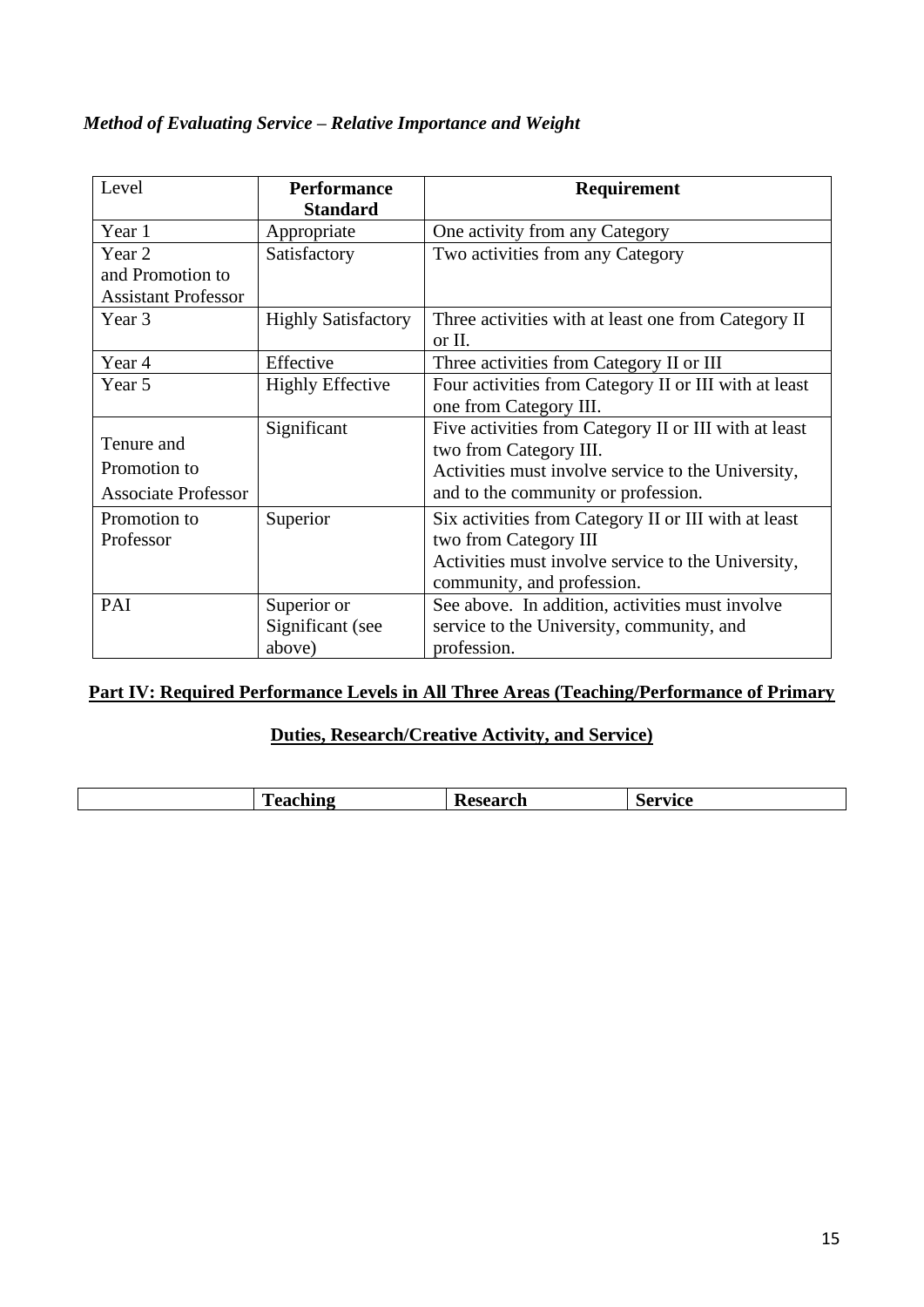| Yr.1                                              | Satisfactory                                                                                                                                                                                                                                                                                                                                                                                                                                                                                                                                                             | Appropriate                | Appropriate                |
|---------------------------------------------------|--------------------------------------------------------------------------------------------------------------------------------------------------------------------------------------------------------------------------------------------------------------------------------------------------------------------------------------------------------------------------------------------------------------------------------------------------------------------------------------------------------------------------------------------------------------------------|----------------------------|----------------------------|
| Yr.2                                              | Satisfactory                                                                                                                                                                                                                                                                                                                                                                                                                                                                                                                                                             | Satisfactory               | Satisfactory               |
| Yr.3                                              | Effective                                                                                                                                                                                                                                                                                                                                                                                                                                                                                                                                                                | <b>Highly Satisfactory</b> | <b>Highly Satisfactory</b> |
| Yr. 4                                             | <b>Highly Effective</b>                                                                                                                                                                                                                                                                                                                                                                                                                                                                                                                                                  | Effective                  | Effective                  |
| Yr.5                                              | Significant                                                                                                                                                                                                                                                                                                                                                                                                                                                                                                                                                              | <b>Highly Effective</b>    | <b>Highly Effective</b>    |
| <b>Tenure</b>                                     | Superior                                                                                                                                                                                                                                                                                                                                                                                                                                                                                                                                                                 | Significant                | Significant                |
| <b>Promotion to</b><br><b>Associate Professor</b> | Superior                                                                                                                                                                                                                                                                                                                                                                                                                                                                                                                                                                 | Significant                | Significant                |
| <b>Promotion to Full</b><br><b>Professor</b>      | Superior                                                                                                                                                                                                                                                                                                                                                                                                                                                                                                                                                                 | Superior                   | Superior                   |
| PAI                                               | " superior teaching/performance of primary duties; either superior<br>research/creative activity; or superior service and significant performance in<br>the remaining area" (Contract 2018-2022, Section 19.5.c).                                                                                                                                                                                                                                                                                                                                                        |                            |                            |
| <b>Personnel Action</b><br>by Exception           | $19.3.a(2)(b)$ "Exception: The employee seeking promotion or tenure must<br>meet the relevant criteria listed above and must show evidence of<br>exceptional performance beyond that otherwise required. In addition, under<br>22.7.a, a faculty may apply for consideration for tenure in her/his fourth,<br>fifth or sixth year of full-time service in the bargaining unit at the university<br>on the basis of exceptional performance in at least two of the following<br>areas: teaching/performance of primary duties, research/creative activity, or<br>service. |                            |                            |

Promotion: By the term "aggregate" in the 2018-2022 Contract, Article 19.3.a7(i)-(iii), the Department means the following: (a) In the area of teaching, faculty member would need to meet the criteria for the year in which s/he is applying. (b) In the areas of research and service, faculty will be evaluated on the basis of his or her cumulative achievement since the beginning of his or her employment as tenure track faculty. By "cumulative" is meant the total record of achievement of such faculty member since the inception of his or her employment as tenure track faculty member of the Department

Tenure: By the phrase "by the end of the evaluation period" in Article 19.3a.(2)a.6 in the 2018- 2022 Contract, the department means the same as in the use of the term "aggregate," as defined, above.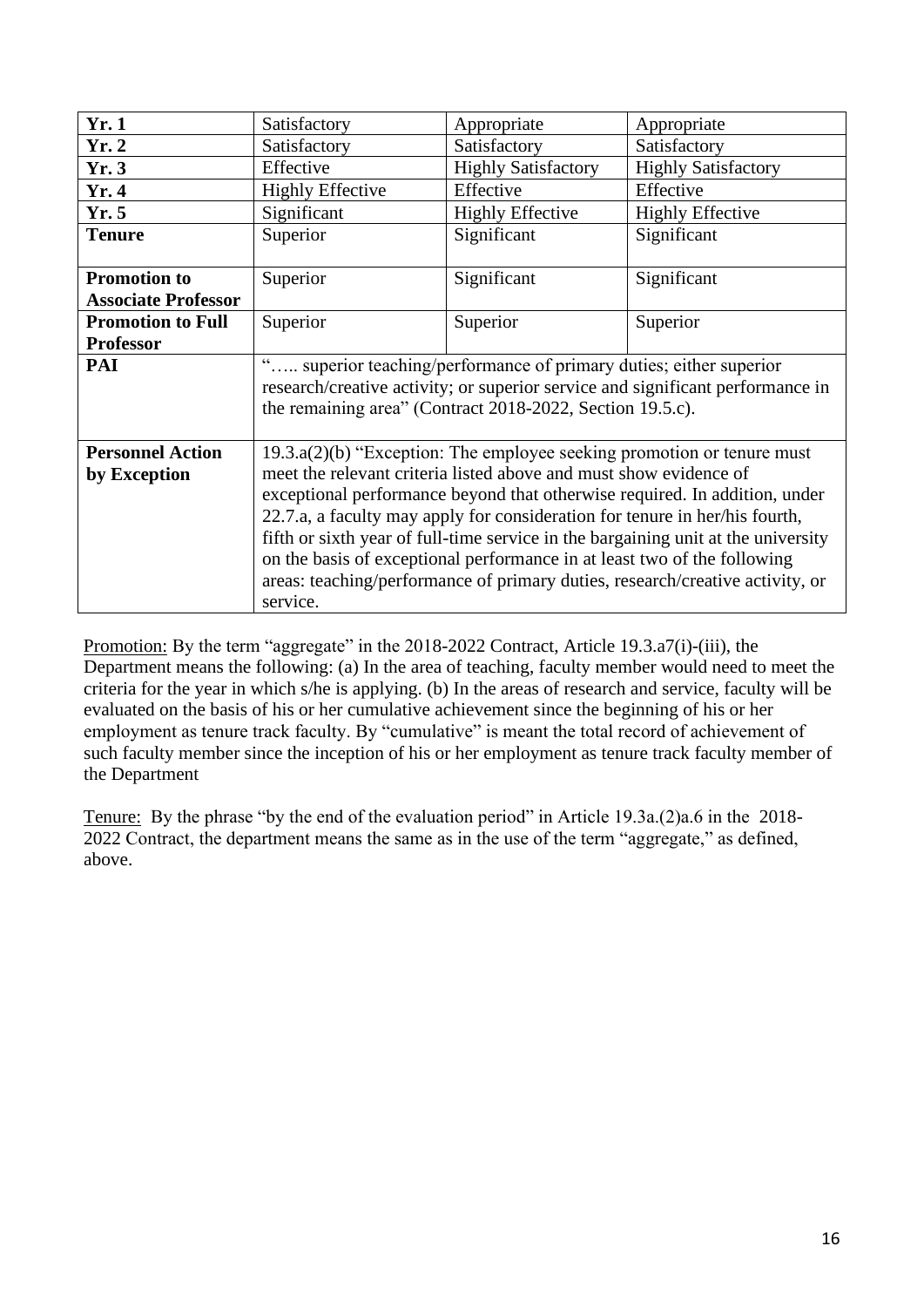## **PART V: Departmental Criteria for Exceptionality**

<span id="page-16-0"></span>To be considered for tenure or promotion on the basis of exceptional performance the candidate must meet:

- a. Criteria for tenure or promotion
- b. Doctoral Degree from an accredited university as defined in Appendix E of the 2018-2022 **Contract**
- c. Exceptional performance in two of the three areas of evaluation.

### *Exceptionality in the Area of Teaching*

- 1. Faculty Excellence Award in the area of teaching from Chicago State University or other professional bodies
- 2. Development of three or more new courses
- 3. Development of a new program of study.
- 4. Students' evaluations consistently rating the faculty member at 3.5-4.0 over the entire evaluation period.

**Method of Evaluation:** The faculty member submits a representative sample providing evidence of any three of the above exceptionality criteria.

### *Exceptionality in the Area of Research*

- 1. Faculty Excellence Award in the area of research from Chicago State University or other professional bodies
- 2. Award of federal grant
- 3. Award of two or more externally funded grants or contracts
- 4. Invitation to serve as a keynote speaker at a national or international conference.
- 5. National/international fellowship
- 6. Published scholarly book.
- 7. Two or more publications in refereed research journals
- 8. Service as editor or co-editor of a refereed journal

**Method of Evaluation:** The faculty member submits a representative sample providing evidence of any three of the above exceptionality criteria.

### *Exceptionality in the Area of Service*

- 1. Faculty Excellence Award in the area of service from Chicago State University or other professional bodies
- 2. Service as officer of professional organizations at the national or international level
- 3. Chair of planning committee for a state or national conference
- 4. Participation in reviewer development of a state and federal policy/program related to one specialization.
- 5. Service on school board, executive board or institution of higher learning governing board.

**Method of Evaluation:** The faculty member submits a representative sample providing evidence of any three of the above exceptionality criteria.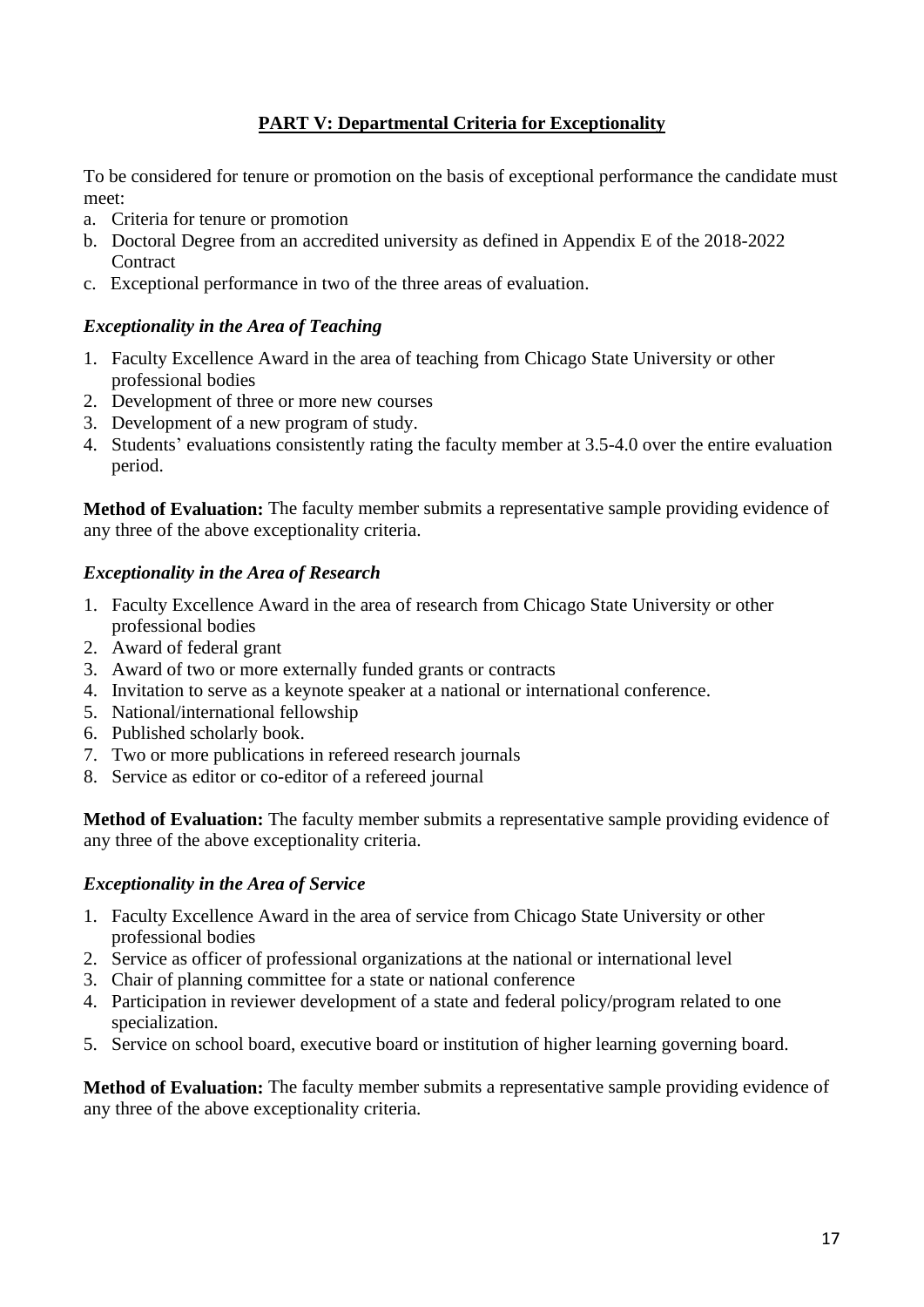#### **Part VI: Professional Advancement Increase**

- <span id="page-17-0"></span>a) *Any tenured* employee shall be eligible for consideration for a professional advancement increase if the employee has completed at least five years of service at the University at the rank of Professor and has submitted annual evaluation material in accordance with 19.4.c in each of the previous five (5) years.
- b) Faculty who received a Professional Advancement Increase are not eligible to apply until the fifth year after notification of the previous award.

 $\mathcal{L}$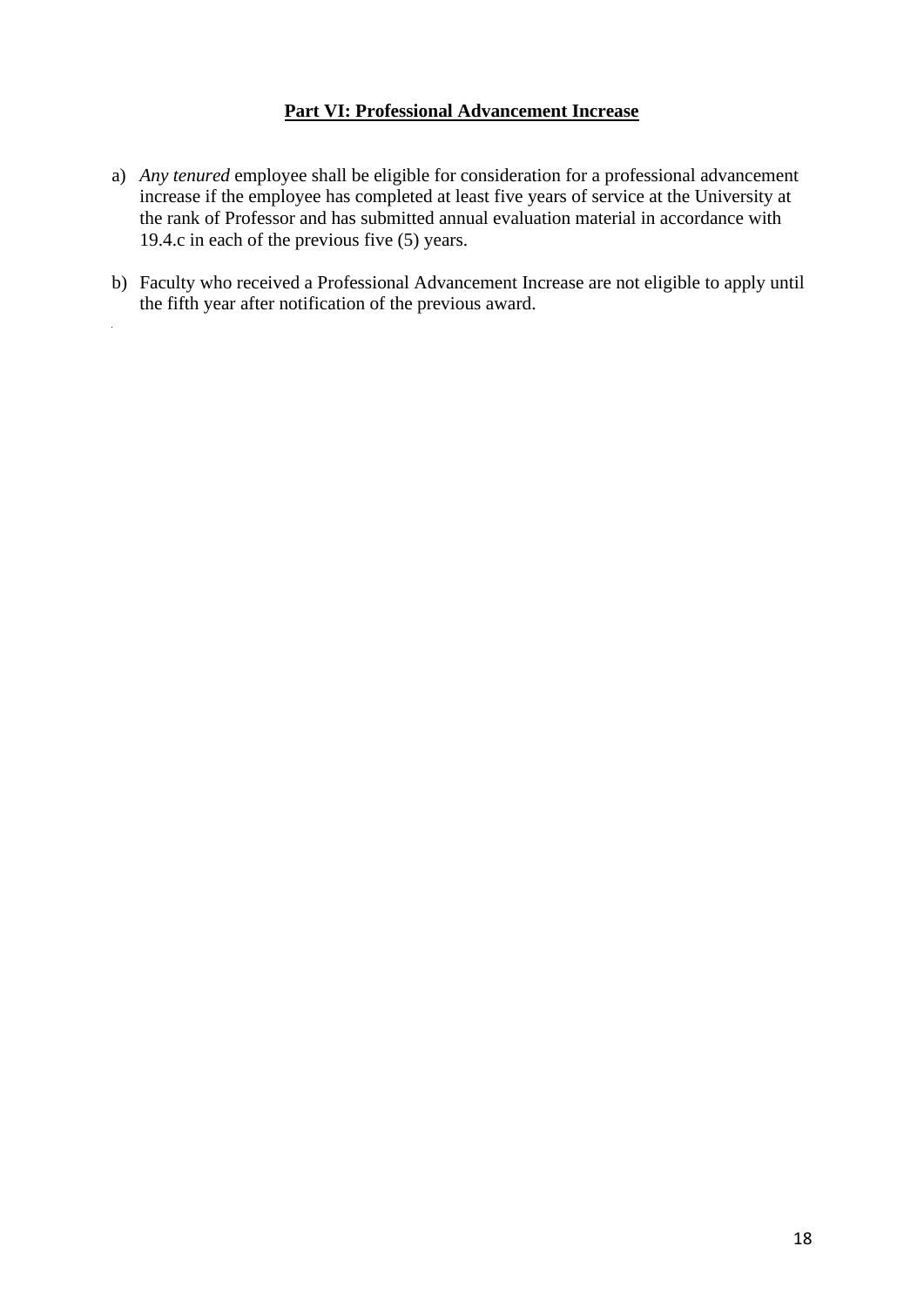## **EVALUATION CRITERIA FOR CLINICAL FACULTY**

## <span id="page-18-0"></span>**Definition: See definition for "Clinical Faculty"**

Clinical faculty qualifications shall be comparable to those expected of tenurable ranks and their promotion pathways parallel those of the tenurable ranks. They are eligible for clinical rank and promotion in titles such as Clinical Instructor (Unit B only), Clinical Assistant Professor, Clinical Associate Professor, and Clinical Professor; however, they are not eligible for tenure. Completion of a terminal degree in the area of specialization will be required for anyone applying for promotion to the rank of Clinical Assistant Professor, Clinical Associate Professor, and Clinical Professor.

Clinical employees can have teaching, clinical supervision, and research responsibilities on campus or at a field location. They may be hired by and paid by a cooperating institution or by the University. They are hired and/or appointed on a non-tenurable basis based upon programmatic need, available resources, and continuing satisfactory performance.

### **Areas of Evaluation**

<span id="page-18-1"></span>The degree of effectiveness of performance of each employee being considered for reappointment, multiple year appointments or promotion, will be evaluated in the areas of teaching/performance of primary duties, research/creative activity, and service. Teaching/performance of primary duties is considered the most important of the three areas of evaluation.

## **Performance**

<span id="page-18-2"></span>The performance standards listed below will be used to reach judgments about the degree of effectiveness of a clinical faculty member's performance. In reappointment, multiple-year appointments and promotion evaluations, the performance standards will be used to judge an employee's performance during the entire evaluation period. The evaluation period for reappointment shall be the period since the beginning of the employee's last evaluation.

- 1(a). For reappointment in probationary/clinical year one: satisfactory teaching/performance of primary duties; appropriate research/creative activity; and appropriate service during the entire evaluation period.
- 2(a). For reappointment in probationary/clinical year two: satisfactory teaching/performance of primary duties; satisfactory research/creative activity; and satisfactory service during the entire evaluation period.
- 3(a). For reappointment in probationary/clinical year three: effective teaching/performance of primary duties; highly satisfactory research/creative activity; and highly satisfactory service during the entire evaluation period.
- 4(a). For reappointment in probationary/clinical year four: highly effective teaching/performance of primary duties; effective research/creative activity; and effective service during the entire evaluation period.
- 5(a). For reappointment in probationary/clinical year five: significant teaching/performance of primary duties; highly effective research/creative activity; and highly effective service during the entire evaluation period.
- 6(a). For annual reappointment in clinical year six and beyond: effective teaching/performance of primary duties; effective research/creative activity; and effective service during the entire evaluation period.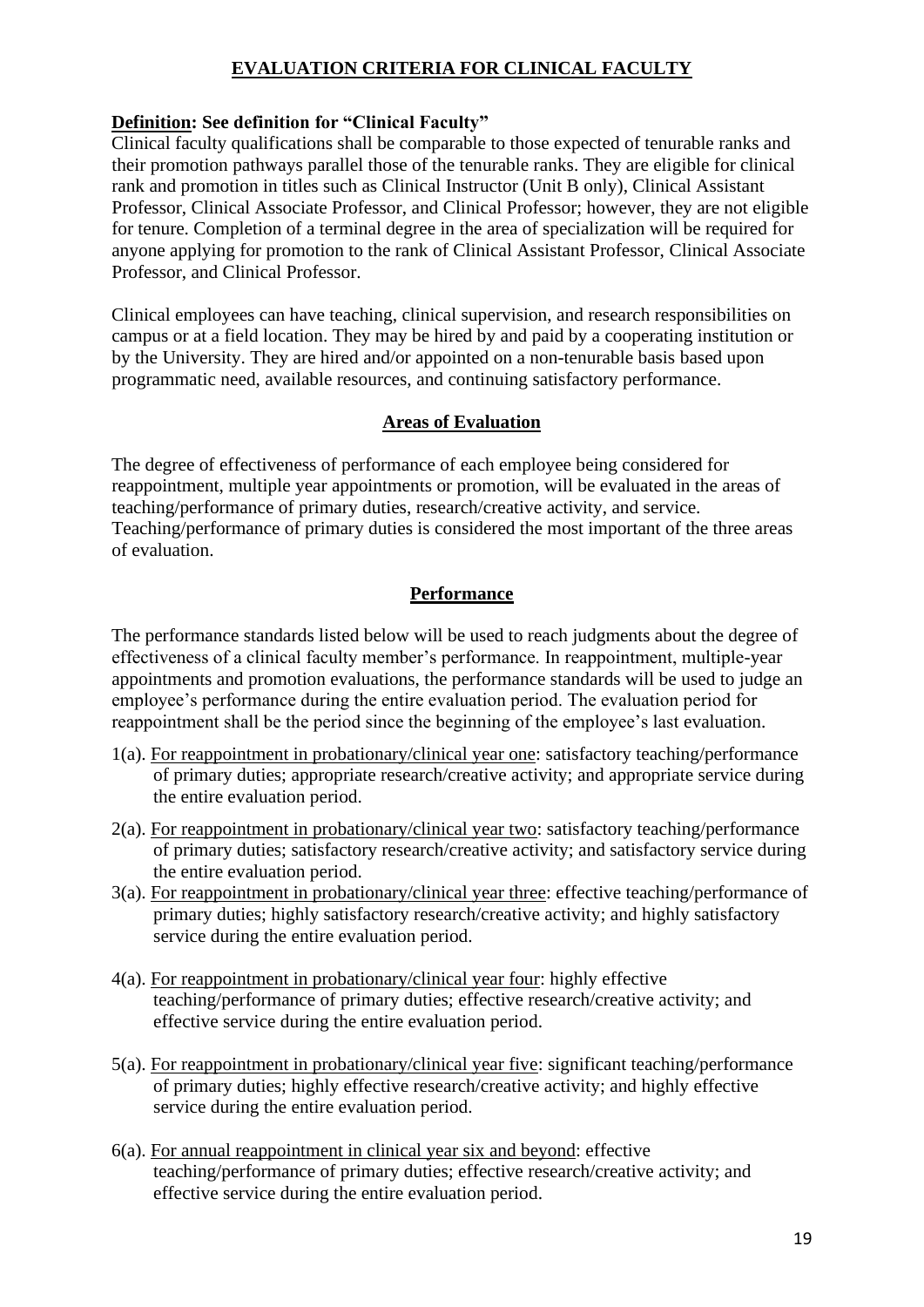- 7(a). For eligibility for three-year renewable clinical appointments: superior teaching/performance of primary duties, significant research/creative activity or service and highly effective in the remaining area.
- 8(a). For maintaining three-year renewable clinical appointments: highly effective teaching/performance of primary duties, highly effective research/creative activity, and highly effective service.

### **9(a). For promotion:**

- (i) to clinical associate professor: superior teaching/performance of primary duties; significant research/creative activity; and significant service, in each area as examined in the aggregate, that is taken as a whole, through the evaluation period.
- (ii) to clinical professor: superior teaching/performance of primary duties; superior research/creative activity; and superior service, in each area as examined in the aggregate, that is taken as a whole, through the evaluation period.
- (iii) If a clinical professional on a three-year appointment fails to achieve "highly effective" evaluations as defined above, the multi-year appointment will be voided, and the reappointment term would return to annual. The clinical professional may then reapply for a three-year contract as stated in 18.3.(b).(2) above.
- (iv) A clinical professional on a three-year appointment or on an annual appointment must achieve a minimum level of "satisfactory" performance as defined above to continue being employed as a clinical professional.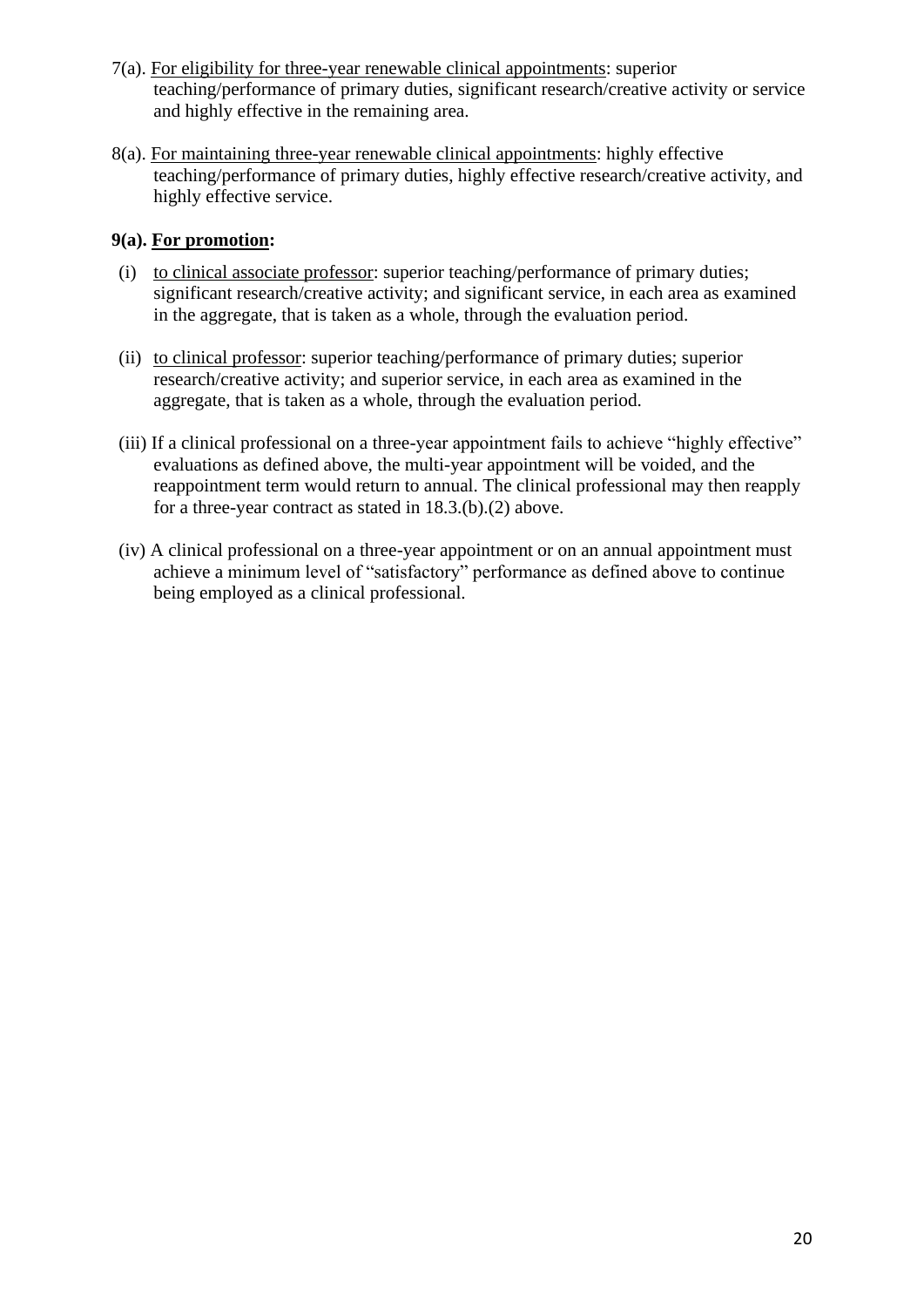## **EVALUATION CRITERIA FOR RESEARCH FACULTY**

### <span id="page-20-0"></span>**Definition:** See definition for "Research Faculty"

Research faculty are hired on a research grant with specific primary duties. They are eligible for reappointment based upon performance of those duties, possibly teaching and service as defined by the appointment. Performance must be at the "highly effective level during the first three years for reappointment. After three years, they are eligible for continued reappointment by achieving at least the 'significant' level annually. They are eligible for promotion based upon a scale ranging from highly effective, significant and superior. *Completion of a terminal degree in the area of specialization will be* required for anyone applying for promotion.

1. Research professor appointments are for individuals employed on research projects funded by external grants and contracts whose primary responsibility is to contribute to the research mission of the University. The following titles are used for experienced, independent researchers who have qualifications comparable to those expected of the tenurable ranks; the appointee is expected to make significant contributions to the research field:

Term Professor, Assistant Research Professor, Associate Research Professor, and Research Professor.

2. Research Faculty may be hired and assigned any of the above titles, provided they meet the Chicago State University criteria for the proposed rank, or they hold the same rank at another university. The instructional unit recommending the appointee will also recommend criteria according to the Department Application of Criteria for promotion and reappointment of the faculty member. The Provost will assign the initial designated rank and reappointment and promotion criteria for appointee's, and these will be listed in their hiring letter.

### **Performance**

- <span id="page-20-1"></span>(a) The degree of effectiveness of performance of each employee being considered for reappointment or promotion will be evaluated in the areas of research activity and possibly teaching/performance of primary duties and service as defined by the appointment and work assignments.
- (b) The performance standards for continued annual appointments is defined as "highly effective" annually during the first three years by the Department Application of Criteria for all activities reported in the appointment.
- (c) After three years, it is expected that research faculty will demonstrate performance at the "significant" level in every year thereafter for continued annual appointments.

#### **(d) For promotion:**

- 1(a). to Research Assistant Professor: highly effective research/creative activities; highly effective teaching/performance of primary duties and/or highly effective service, as examined in the aggregate as appropriate, that is taken as a whole, through the evaluation period.
- 2(a). to Research Associate Professor: significant research/creative activities; significant teaching/performance of primary duties and/or significant service, as examined in the aggregate as appropriate, that is taken as a whole, through the evaluation period.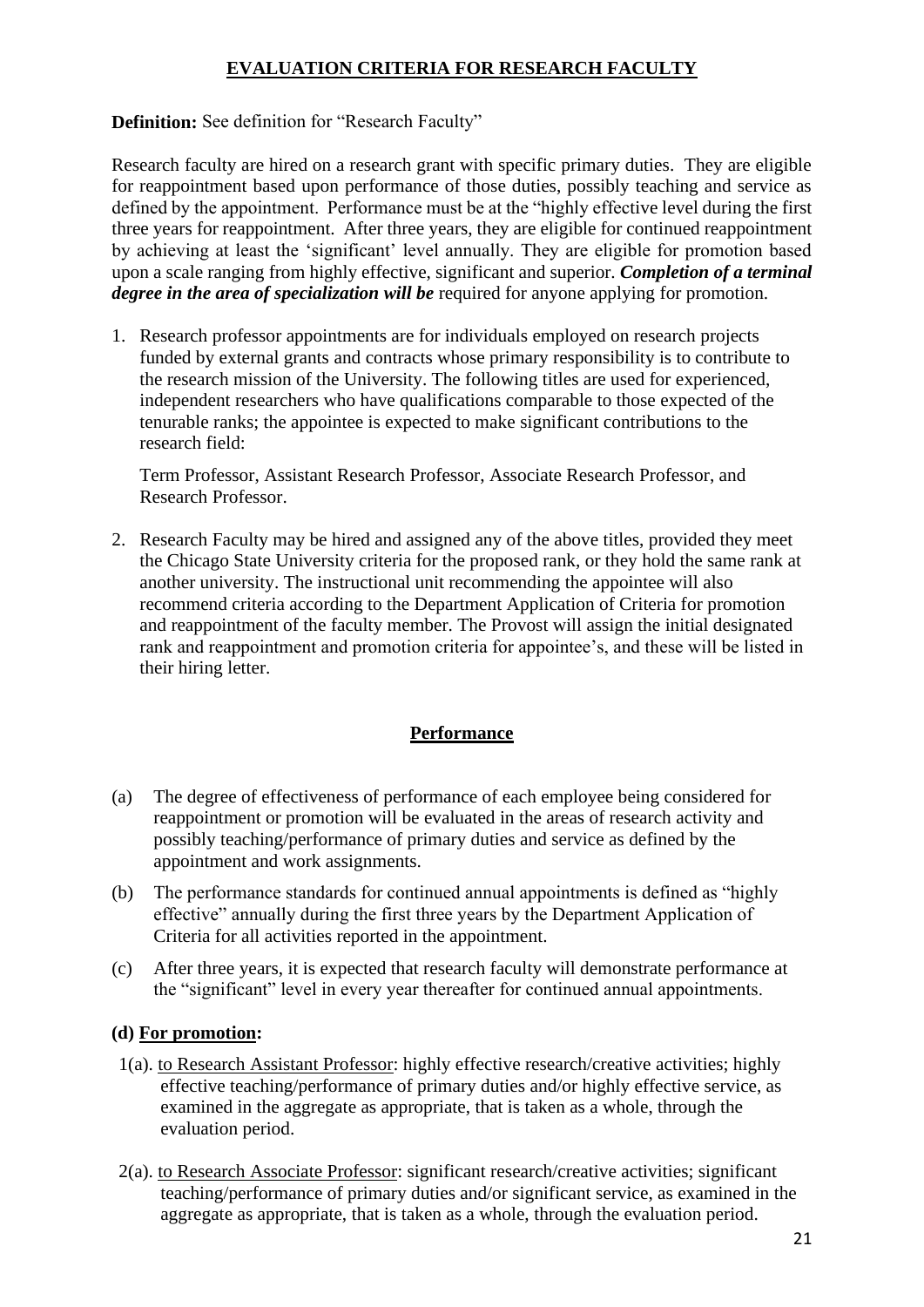- 3(a). to Research Professor: superior research/creative activities; superior teaching/performance of primary duties and and/or significant service, as examined in the aggregate as appropriate, that is taken as a whole, through the evaluation period.
- (e) The annual evaluation procedure for Research Faculty not being considered for promotion is a process to demonstrate areas of strength by the faculty member and to identify areas in which to improve performance. The evaluation shall consist of the review by the Department Chair or Director of the required material and other professionally related materials, including work in progress done since the last evaluation.

### **The evaluation shall include**:

- (a) Required student course evaluations, if applicable.
- (b) Materials submitted by the employee to substantiate performance in research.
- (c) Materials demonstrating engagement in other assigned duties.
- (d) Materials in the employee's personnel file.

Following review of the documents, the Department Chair shall write a brief evaluation statement and send it to the Dean for review. A copy of the evaluation statement shall be sent to the employee. The employee may attach a written response to the evaluation statement for inclusion in the personnel file. After the review, the Dean will forward her/his recommendation to the Provost.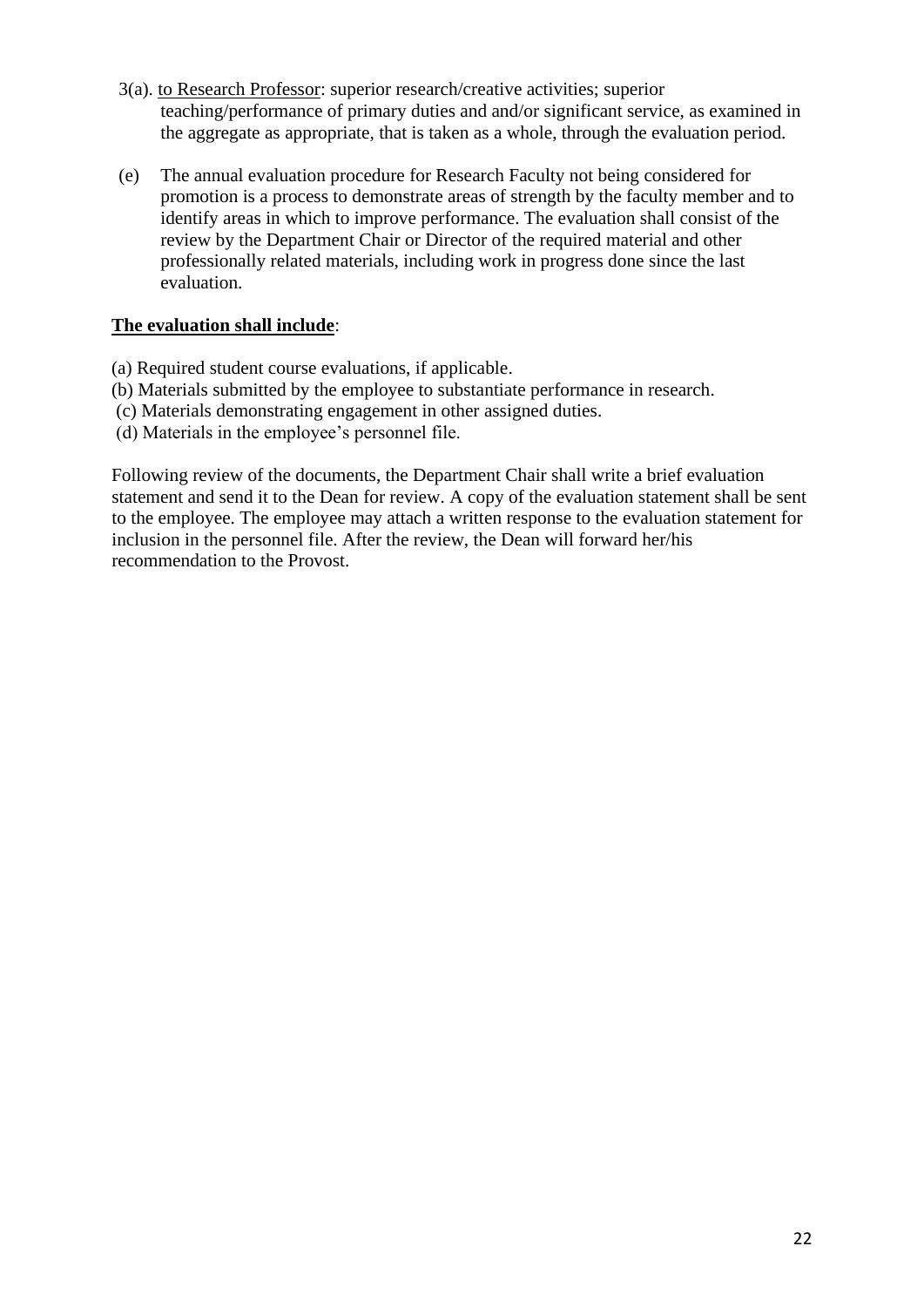## **UNIT B LECTURERS**

#### **Unit B Full-Time Lecturers**

<span id="page-22-1"></span><span id="page-22-0"></span>Full time Clinical Faculty in Unit B's primary responsibility is in the preparation of professionals in the provision of clinical services and in clinically related teaching, research and service. Lecturers are teaching professional or resource professionals who have been appointed on a temporary basis. They are eligible for clinical rank and promotion in titles such as Clinical Instructor (Unit B) only, Clinical Assistant Professor, Clinical Associate Professor and Clinical Professor; however, they are not eligible for tenure. Clinical faculty can have teaching, clinical supervision and research responsibilities on campus or at field locations. They may not be hired by and paid by both the cooperating institution and the University (See Contract Definitions). Performance requirements for full-time lecturers and clinical instructors are shown in the table below.

#### **Unit B Part-Time Lecturers**

Part-time (greater than 50%) clinical faculty's primary responsibility is in the preparation of professionals in the provision of clinical services and in clinically related teaching, research and service. Lecturers are teaching professional or resource professionals who have been appointed on a temporary basis. They can have teaching, clinical supervision and research responsibilities on campus or at field locations. Performance requirements for part-time clinical faculty and instructors are shown in the table below.

### **Evaluation**

<span id="page-22-2"></span>No Lecturer will be evaluated until he/she has completed one full academic term of service at the University. Each academic term, each Lecturer who teaches a course or other instructional activity shall ensure that at least half of his/her students have the opportunity to evaluate his/her teaching effectiveness in accordance with methods and procedures specified in the approved statement of Departmental Application of Criteria. All official student evaluations remain the property of the University." Evaluation of lecturers shall consist of a review of the following by the Department Chairperson and the College of Education Dean.

Part time lecturers will submit syllabi and a chair observation for consideration of reappointment. Categories of materials and activities for use in evaluation include, but are not limited to those listed below:

#### <span id="page-22-3"></span>*Performance Requirements for Lecturers*

Years of Service Teaching/Primary Duties Year 1-Satisfactory Year 2-Effective Year 3 and Beyond-Highly Effective

#### *Relative Importance and Weight*

- 1. In order for an individual to be rated as "satisfactory" in teaching effectiveness, she/he must have a satisfactory rating in Categories 1, 2, and 3 under Teaching/Primary Duties.
- 2. In order for an individual on a Lecturer appointment to be rated as "highly effective" in teaching effectiveness, she/he must receive ratings of highly effective in all three categories.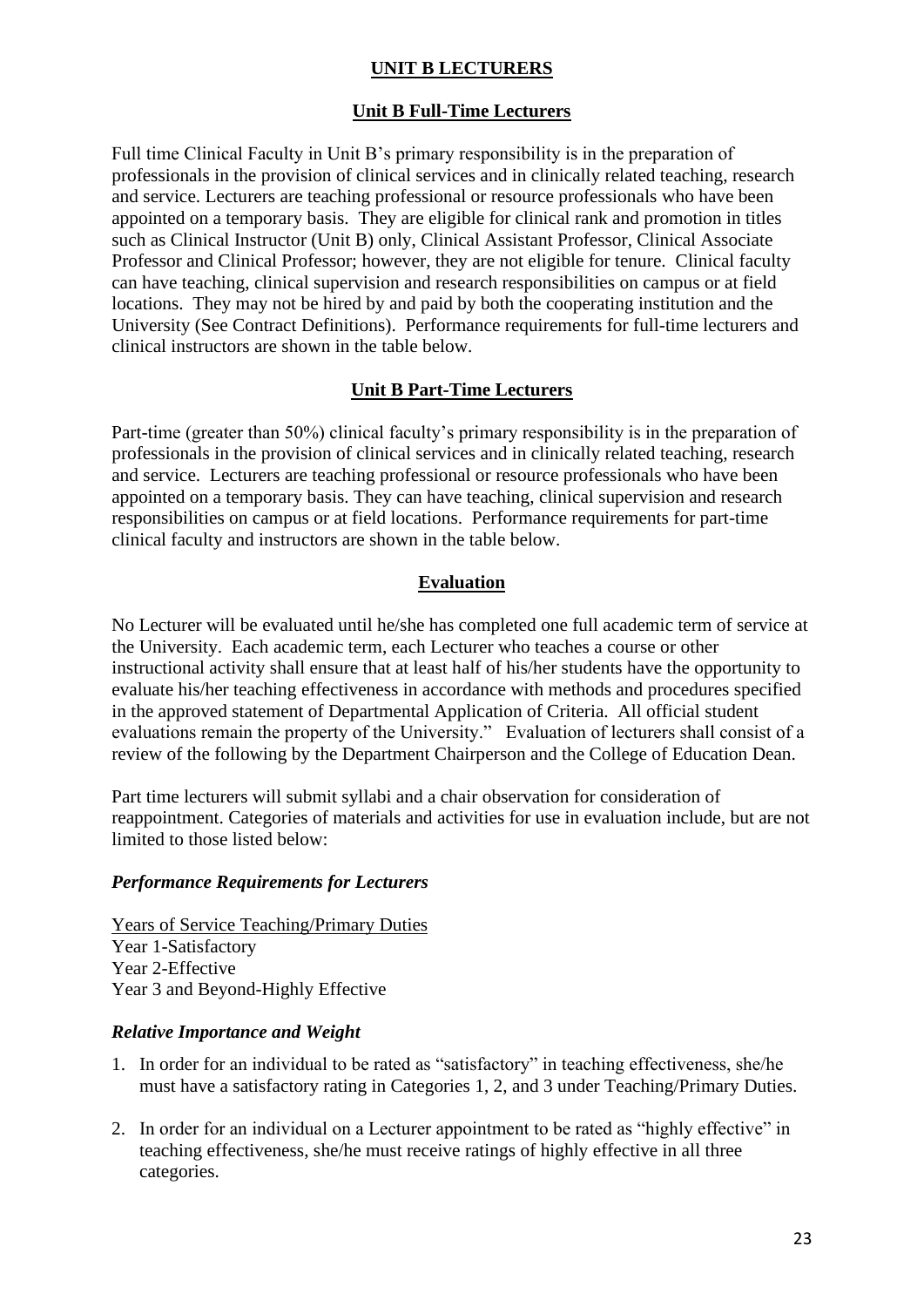## **POST-TENURE EVALUATION**

<span id="page-23-0"></span>Per Article 19.4.c, on alternate years beginning in January 2021, tenured faculty will submit a summary of DAC activities to the Department Chair. On alternate years, the candidate will provide to the Department Chairperson a portfolio of her/his teaching/primary duties, research/creative activity, and service activities. All tenured faculty must be evaluated each year, either with a summary to the Chair or a full portfolio as described above. If tenured faculty receives two consecutive negative evaluations, that faculty member will undergo a remediation process as stated in the contract 19.4.c(4). The evaluation will include a.) Student course evaluations; b.) Materials to substantiate teaching/primary duties, research/creative activity, and service and c.) Materials in the personnel file.

- 1. To receive *Adequate*, the tenured employee must earn an effective in teaching/primary duties, highly satisfactory in research/creative activities, and highly satisfactory in service.
- 2. To receive *Exemplary*, the tenured employee must exceed the requirements for *Adequate.*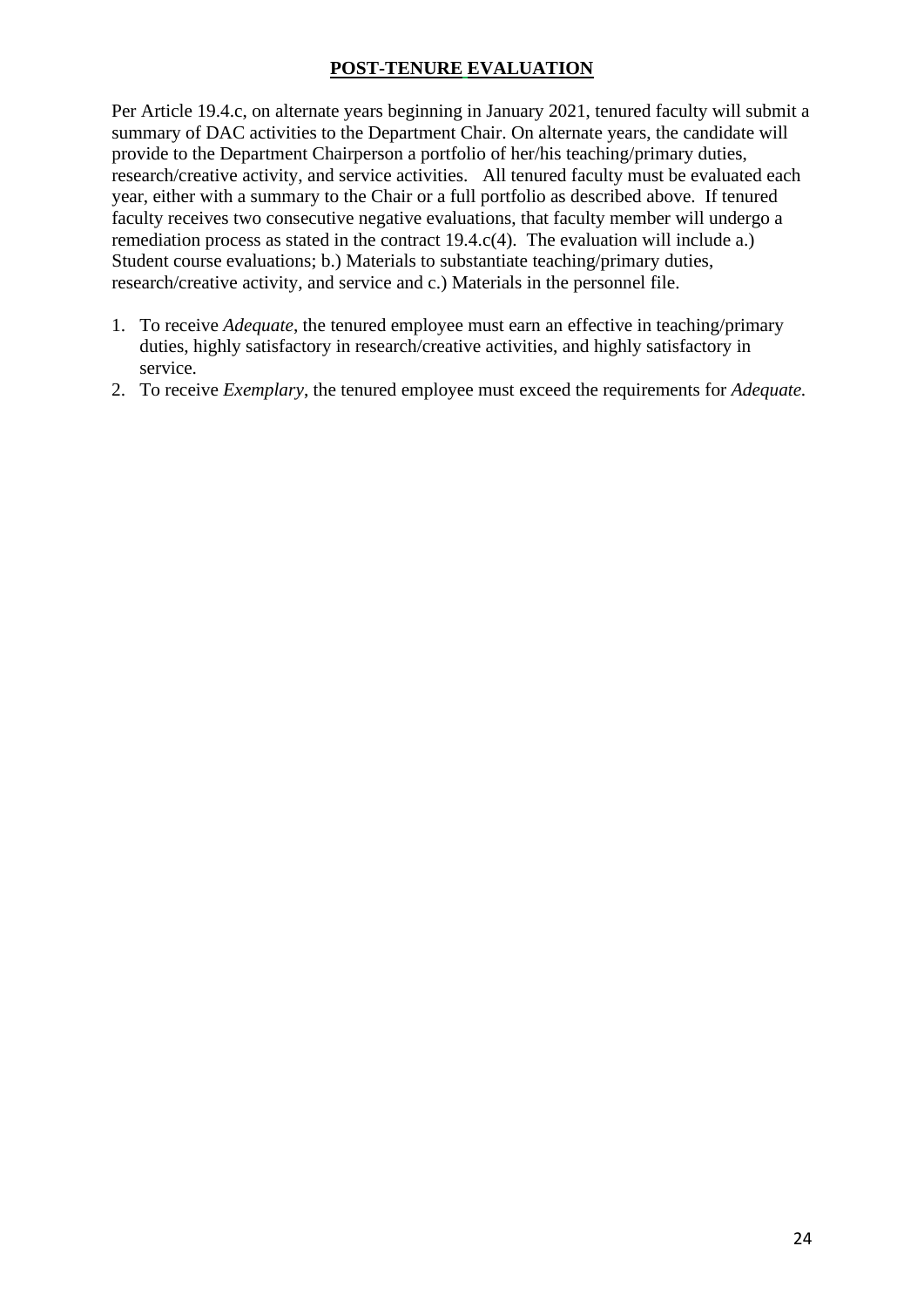## <span id="page-24-0"></span>**Required Performance Levels in all Three Areas (Teaching/Performance of**

<span id="page-24-1"></span>

|                                              | <b>Teaching</b>                                                                  | <b>Research</b>                 | <b>Service</b>                                                                    |
|----------------------------------------------|----------------------------------------------------------------------------------|---------------------------------|-----------------------------------------------------------------------------------|
| Yr.1                                         | Satisfactory                                                                     | Appropriate                     | Appropriate                                                                       |
| $\overline{\text{Yr}}$ . 2                   | Satisfactory                                                                     | Satisfactory                    | Satisfactory                                                                      |
| Yr.3                                         | Effective                                                                        | Highly                          | <b>Highly Satisfactory</b>                                                        |
|                                              |                                                                                  | Satisfactory                    |                                                                                   |
| Yr. 4                                        | Highly                                                                           | Effective                       | Effective                                                                         |
|                                              | Effective                                                                        |                                 |                                                                                   |
| Yr.5                                         | Significant                                                                      | Highly                          | <b>Highly Effective</b>                                                           |
|                                              |                                                                                  | Effective                       |                                                                                   |
| <b>Tenure</b>                                | Superior                                                                         | Significant                     | Significant                                                                       |
|                                              |                                                                                  |                                 |                                                                                   |
| <b>Annual Post-Tenure</b>                    | Effective                                                                        | Highly                          | <b>Highly Satisfactory</b>                                                        |
| <b>Evaluation</b>                            |                                                                                  | Satisfactory                    |                                                                                   |
| <b>Promotion to Associate</b>                | Superior                                                                         | Significant                     | Significant                                                                       |
| <b>Professor</b><br><b>Promotion to Full</b> |                                                                                  |                                 |                                                                                   |
| <b>Professor</b>                             | Superior                                                                         | Superior                        | Superior                                                                          |
| PAI                                          | a. Any tenured shall be eligible for consideration for professional              |                                 |                                                                                   |
|                                              |                                                                                  |                                 | advancement increase if the employee has completed at least 5 years of            |
|                                              |                                                                                  |                                 | service at the university at the rank of Professor and has submitted annual       |
|                                              |                                                                                  |                                 | evaluation material in accordance with 19.4.c in each of the previous five        |
|                                              |                                                                                  | $(5)$ years (contact 2018-2022) |                                                                                   |
|                                              |                                                                                  |                                 | b. Faculty who had received a Professional Advancement Increase is not            |
|                                              | eligible to apply until the fifth year after notification of the previous award. |                                 |                                                                                   |
| <b>Personnel Action by</b>                   | Under 19.3.a $(2)(b)$ , the employee seeking promotion or tenure must meet the   |                                 |                                                                                   |
| <b>Exception</b>                             | relevant criteria listed above and must show evidence of exceptional             |                                 |                                                                                   |
|                                              | performance beyond that otherwise required. Under 22.7.a, a faculty member       |                                 |                                                                                   |
|                                              |                                                                                  |                                 | may apply for consideration for tenure in his/her fourth, fifth, or sixth year of |
|                                              | full-time service in the bargaining unit at the University on the basis of       |                                 |                                                                                   |
|                                              | exceptional performance in at least two of the following areas:                  |                                 |                                                                                   |
|                                              | Teaching/performance of primary duties, research/creative activity, or           |                                 |                                                                                   |
|                                              | service. If the faculty member is deferring consideration for retention, he/she  |                                 |                                                                                   |
|                                              | must submit a portfolio for tenure under the exceptionality clause of the        |                                 |                                                                                   |
|                                              | Contract. An employee who reaches probationary year six by advanced              |                                 |                                                                                   |
|                                              | standing or by the normal probationary review process submits his/her            |                                 |                                                                                   |
|                                              |                                                                                  |                                 | portfolio for tenure at the same time as all other tenure candidates. Such a      |
|                                              | request shall not be considered exceptional.                                     |                                 |                                                                                   |

# **Primary Duties, Research/Creative Activity, and Service)**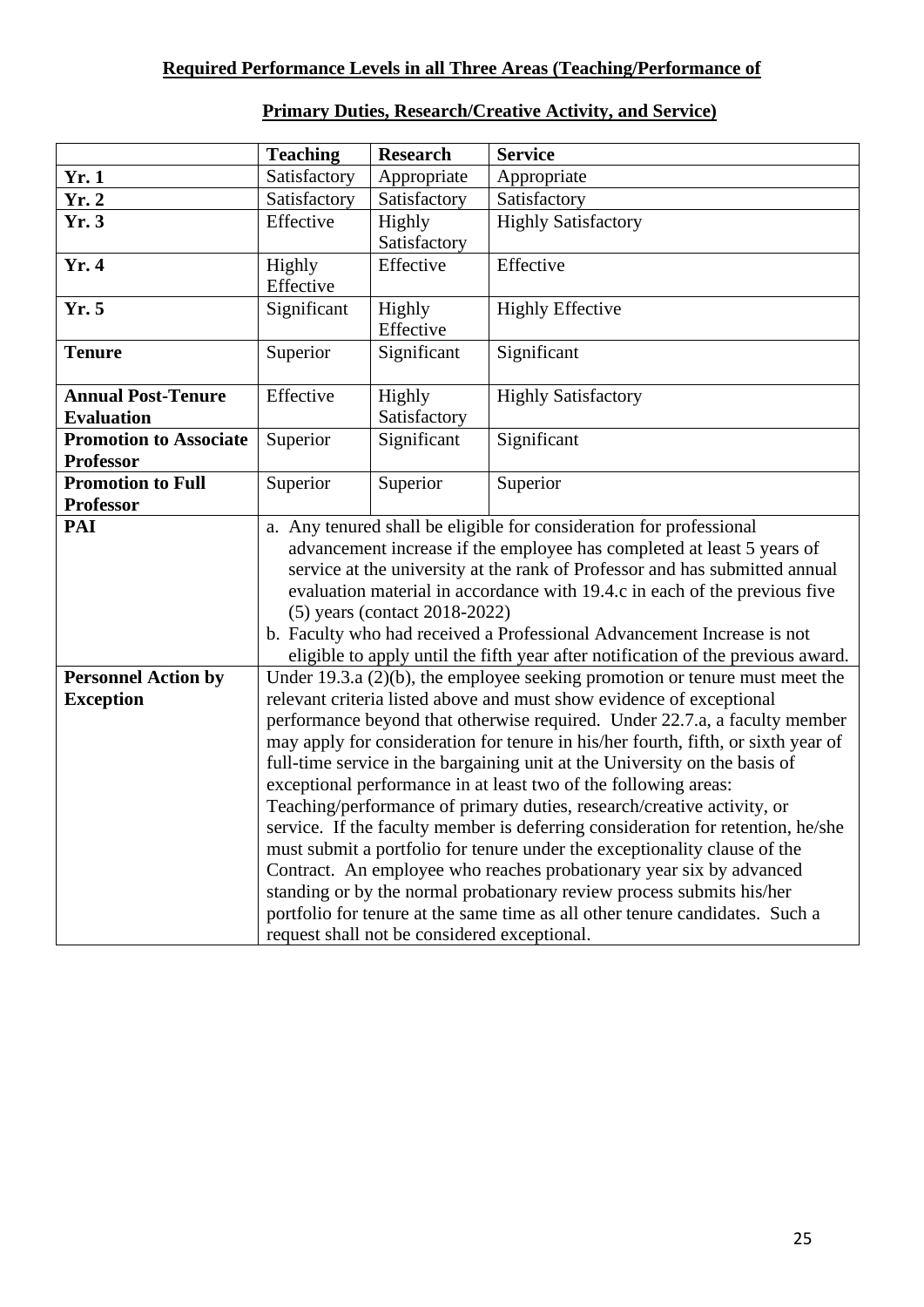## **DEFINITIONS**

<span id="page-25-0"></span>**Performance by Designee**: Any action or responsibility assigned to an official or representative of the Board, the University President or other University administrator, or the Union may be performed by a designee of such official or representative.

**Titles or Headings**: Any titles or headings are inserted solely for convenience of reference and shall not be deemed to limit or affect the meaning, construction, or effect of any provision of this Contract.

Whenever Used in the Contract:

- 1. **Academic Support Professional** shall mean an employee who is so designated by the Labor Board.
- 2. **Academic Term** shall mean one semester [fall or spring].
- 3. **Accreditation** shall mean being listed among the nationally recognized accredited agencies and associations listed in the Higher Education Directory.
- 4. **Adequate Cause** shall mean one or more acts or omissions which, singly or in the aggregate, have directly and substantially affected or impaired an employee's performance or fulfillment of her/his professional duties.
- 5. **Aggregate** shall mean a collective sum considered over the whole evaluation period.
- 6. **Appropriate University Vice President** shall mean a University Vice President responsible for coordination and supervision of the University program or organizational unit in which an employee is primarily assigned.
- 7. **Board** shall mean the Board of Trustees created by "an Act to provide it with the authority to operate, manage, control and maintain Chicago State University." To the extent permitted by law, the term "Board" shall also refer to any successor agency of the Board of Trustees of Chicago State University.
- 8. **Chapter President** shall mean the President of the chapter of the Union at Chicago State University.
- 9. **Clinical Faculty/Professionals** shall mean full-time Unit A or Unit B faculty members or part-time (greater than 50%) Unit B faculty members whose primary responsibility is in the preparation of professional clinicians, in the provision of clinical services, and in clinically related teaching, research, and service. Clinical faculty qualifications shall be comparable to those expected of tenurable ranks and their promotion pathways parallel those of the tenurable ranks. They are eligible for clinical rank and promotion in titles such as Clinical Instructor (Unit B only), Clinical Assistant Professor, Clinical Associate Professor, and Clinical Professor; however, they are not eligible for tenure. Clinical employees can have teaching, clinical supervision, and research responsibilities on campus or at a field location. They may be hired by and paid by a cooperating institution or by the University. They are hired and/or appointed on a non-tenurable basis based upon programmatic need, available resources, and continuing satisfactory performance.
- 10. **CUE** shall mean credit unit equivalency.
- 11. **Days** shall mean calendar days unless otherwise specified.
- 12. **Department** shall mean the University department, division, unit or other organizational entity in which an employee is primarily employed.
- 13. **Department Chair/Director** shall mean the person immediately responsible for management of the University department, division, unit, or other organizational entity in which an employee is primarily employed.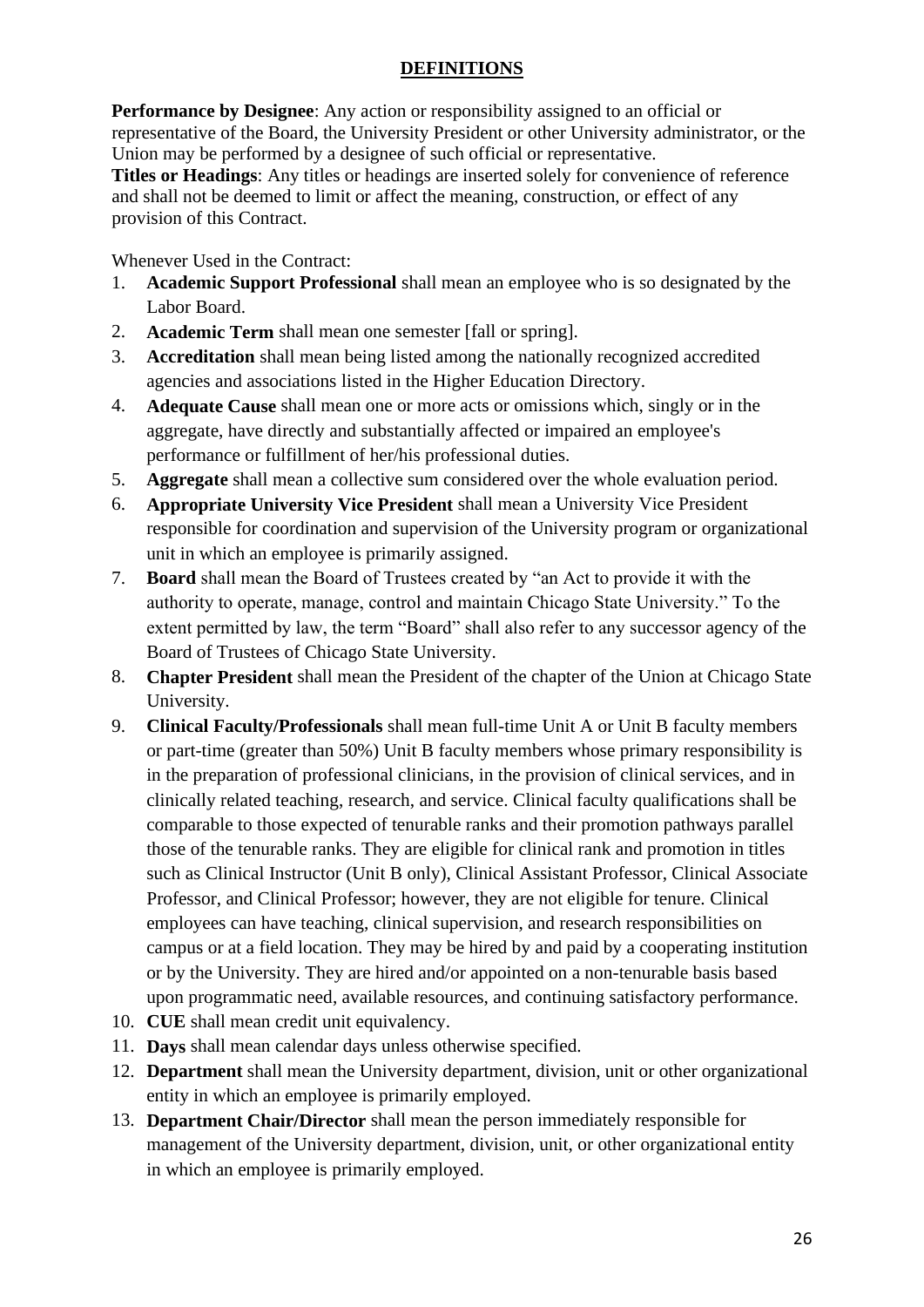- 14. **Educational Contract** shall mean a contract through which the University provides a conference, course, or other Continuing Education offering at the request of, and in coordination with, a governmental unit, school or school district, community organization, or private business.
- 15. **Employee** shall mean a member of the bargaining unit.
- 16. **Employer** shall be defined as the "Board of Trustees for Chicago State University."
- 17. **IBHE** shall mean the Illinois Board of Higher Education.
- 18. **Intersession** shall be defined as the session of classes offered between the end of the fall term and the start of the spring term. Faculty teaching intersession courses are employed through a separate employee status statement. Intersession courses may be taught as part of the full-time load if requested by a faculty member and approved.
- 19. **ILCS** shall mean Illinois Compiled Statutes.
- 20. **Labor Board** shall be defined as the "Illinois Educational Labor Relations Board."
- 21. **Lecturer** shall mean a teaching professional or resource professional who has been appointed on a temporary basis.
- 22. **Member of the Immediate Family** shall mean the employee's husband, wife, mother, father, brother, sister, mother-in-law, father-in-law, child, or a member of the immediate household of the employee.
- 23. **PAI** shall mean Professional Advancement Increase.
- 24. **Professional Degree** shall mean a law degree (J.D. or L.L.M.), doctor of medicine (M.D.), doctor of dentistry (D.D.), or doctor of pharmacy (Pharm.D.).
- 25. **Reassignment** shall mean the assignment of duties to an employee outside of the designated department/unit in which that employee's appointment is formally located.
- 26. **Relative** shall mean the employee's mother, father, brother, sister, grandmother, grandfather, aunt, uncle, niece, nephew, brother-in-law, sister-in-law, first cousin, child or grandchild.
- 27. **Research Faculty** shall mean Unit A faculty hired as experienced, independent researchers who have qualifications comparable to those expected of tenurable ranks, but are not tenure track. The appointee is expected to make significant contributions to the research field. He/she is eligible for rank and promotion in titles such as Term Professor, Assistant Research Professor, Associate Research Professor, and Research Professor. He/she is hired and/or appointed on a non-tenurable basis based upon available grant funding.
- 28. **Resource Professionals** shall mean librarians, counselors, and media specialists.
- 29. **State Universities Retirement System (SURS)** shall mean the retirement system established by "An Act to provide for the creation, maintenance, and administration of a Retirement System for the benefit of the staff members of the State Universities and certain affiliated organizations, certain other State educational and scientific agencies and the survivors, dependents, and other beneficiaries of such employees" approved on July 21, 1941, as amended.
- 30. **Summer School** shall refer to the established academic sessions between the end of the spring term and the beginning of the fall term during which scheduled instructional activities are offered. Faculty teaching summer school courses are employed via a separate employee status statement.
- 31. **Teaching Professionals** shall mean teaching faculty.
- 32. **Technical Support Staff** shall mean member of Unit C, as defined by the Labor Board in Appendix J.